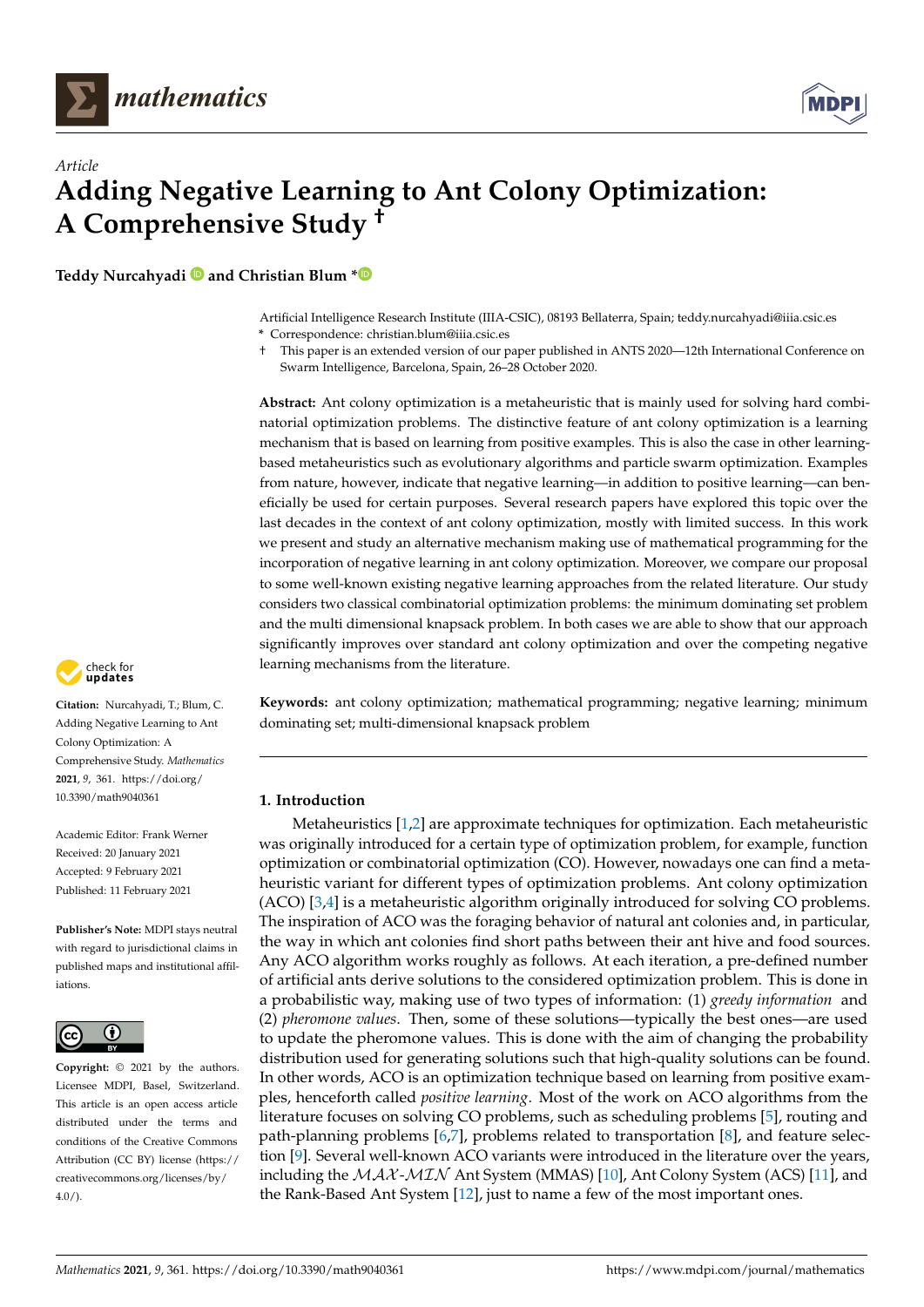As already mentioned above, ACO is strongly based on positive learning, which also holds for most other metaheuristics based on learning. By means of positive learning the algorithm tries to identify those solution components that are necessary for assembling high-quality solutions. Nevertheless, there is evidence in nature that learning from negative examples, henceforth called *negative learning*, can play a significant role in biological selforganizing systems:

- Pharaoh ants (*Monomorium pharaonis*), for example, use negative trail pheromone a 'no entry' signals in order to mark unrewarding foraging paths [\[13](#page-21-12)[,14\]](#page-21-13).
- A different type of negative feedback caused by crowding at the food source was detected in colonies of *Lasius niger* [\[15\]](#page-21-14). This negative feedback enables the colony to maintain a flexible foraging system despite the strong positive feedback by the pheromone trails.
- Another example concerns the use of anti-pheromone hydrocarbons used by male tsetse flies. They play an important role in tsetse communications [\[16\]](#page-21-15).
- Honeybees (*Apis mellifera ligustica*) were shown to mark flowers with scent and to strongly reject all recently visited flowers [\[17\]](#page-21-16).

Based on these examples, Schoonderwoerd et al. [\[18\]](#page-21-17) stated already in 1997 that it might be possible to improve ACOs' performance with an additional mechanism that tries to identify undesirable components with the help of a negative feedback mechanisms.

#### <span id="page-1-0"></span>*1.1. Existing Approaches*

In fact, the ACO research community has made several attempts to design such a negative learning mechanism. Maniezzo [\[19\]](#page-21-18) and Cordón et al. [\[20\]](#page-21-19) were presumably the first ones to make use of an active decrease of pheromone values associated to solution components appearing in low-quality solutions. Montgomery and Randall [\[21\]](#page-21-20) proposed three anti-pheromone strategies that were partially inspired by previous works that made use of several types of pheromones; see, for example, [\[22\]](#page-21-21). In their first approach, the pheromone values of those solution components that belong to the worst solution at each iteration are decreased. Their second approach—in addition to the standard pheromone makes explicit use of negative pheromones. Each ant has a specific bias—different to the one of the other ants—towards each of the two types of pheromone. Finally, their third approach uses a certain number of ants at each iteration in order to explore the use of solution components with lower pheromone values, without introducing dedicated anti-pheromones. Unfortunately, the presented experimental evaluation did not allow clear conclusions about a potential advantage of any of the three strategies over standard ACO. Different extensions of the approaches from [\[21\]](#page-21-20) were explored by Simons and Smith [\[23\]](#page-21-22). The authors admitted, however, that nearly all their approaches proved to be counter-intuitive. Their only idea that showed to be useful to some extent was to make use of a rather high amount of anti-pheromone at the early stages of the search process.

In [\[24\]](#page-21-23), Rojas-Morales et al. presented an ACO variant for the multi dimensional knapsack problem based on opposite learning. The first algorithm phase serves for building anti-pheromone values with the intention to enable the algorithm during the second phase to avoid solution components that lead to low-quality solutions despite being locally attractive, due to a rather high heuristic value. Unfortunately, no consistent improvement over standard ACO could be observed in the results. In addition, earlier algorithm variants based on opposition-based learning were tested on four rather small TSP instances [\[25\]](#page-21-24). Another application to the TSP was proposed in Ramos et al. [\[26\]](#page-21-25), where they proposed a method that uses a second-order coevolved compromise between positive and negative feedback. According to the authors, their method achieves better results than single positive feedback systems in the context of the TSP. Finally, the most successful strand of work on using negative learning in ACO deals with the application to constraint satisfaction problems (CSPs). Independently of each other, Ye et al. [\[27\]](#page-22-0) and Masukane and Mizuno [\[28,](#page-22-1)[29\]](#page-22-2) proposed negative feedback strategies for ACO algorithms in the context of CSPs. Both approaches make use of negative pheromone values in addition to the standard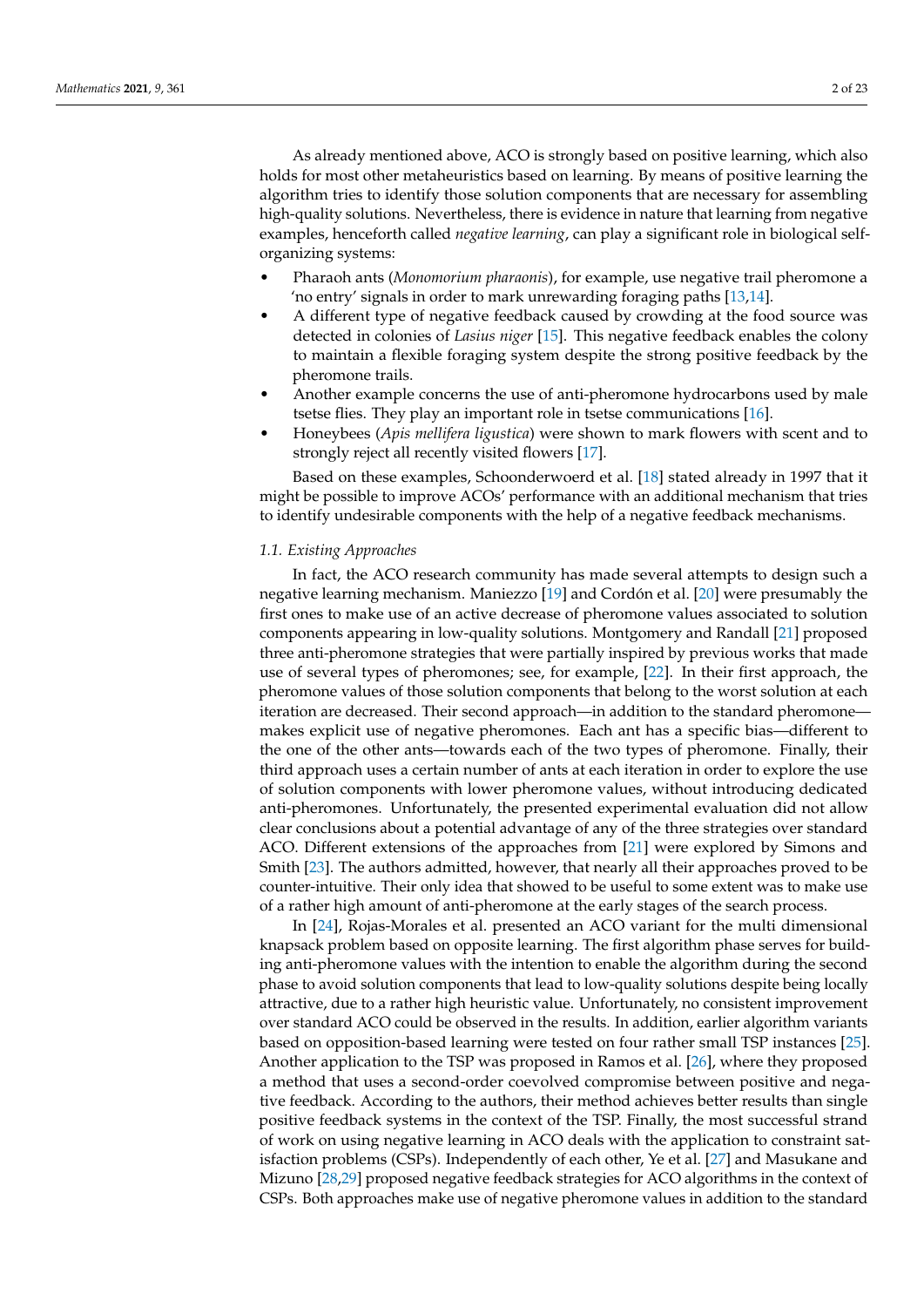pheromone values. Moreover, in both works the negative pheromone values are updated at each iteration with the worst solution(s) generated at that iteration. The difference is basically to be found in the way in which the negative pheromone values are used for generating new solutions. Finally, we would also like to mention a very recent negative learning approach from the field of multi-objective optimization [\[30\]](#page-22-3).

# *1.2. Contribution and General Idea*

When devising a negative feedback mechanism there are fundamentally two questions to be answered: (1) how to identify those solution components that should receive a negative feedback, and (2) how exactly to make use of the negative feedback. Concerning the first question, it can be observed that all the existing approaches mentioned in the previous section try to identify low-quality solution components on the basis of the solutions generated by the ACO algorithm itself. In contrast, the main idea of this article is to make use of an additional optimization technique for identifying these components. In particular, we test two possibilities in this work. The first one is the application of mathematical programming solvers—we used CPLEX—for solving opportunely defined sub-instances of the tackled problem instance. Second, we tested the use of an additional ACO algorithm that works independently of the main algorithm for solving the before-mentioned sub-instances.

We have tested this mechanism in a preliminary work [\[31\]](#page-22-4) by applying it to the socalled capacitated minimum dominating set problem (CapMDS), with excellent results. In this extended work we first describe the mechanism in general terms in the context of subset selection problems, which is a large class of CO problems. Subsequently, we demonstrate its application to two classical NP-hard combinatorial optimization problems: the minimum dominating set (MDS) problem [\[32\]](#page-22-5) and the multi dimensional knapsack problem (MDKP) [\[33\]](#page-22-6). Our results show that, even though positive learning remains to be the most important form of learning, the incorporation of negative learning improves the obtained results significantly for subsets of problem instances with certain characteristics. Moreover, for comparison purposes we implement several negative learning approaches introduced for ACO in the related literature. The obtained results show that our mechanism outperforms all of them with statistical significance.

## **2. Preliminaries and Problem Definitions**

Even though the negative learning mechanism presented in this work is general and can be incorporated into ACO algorithms for any CO problem, for the sake of simplicity this study is conducted in the context of subset selection problems. This important class of CO problems can formally be defined as follows:

- 1. Set *C* is a finite set of *n* items.
- 2. Function  $F: 2^C \mapsto \{ \text{TRUE}, \text{FALSE} \}$  decides if a subset  $S \subseteq C$  is a feasible solution. Henceforth, let  $X \subseteq 2^C$  be the set of all feasible solutions.
- 3. The objective function  $f : X \mapsto \mathbb{R}$  assigns a value to each feasible solution.

The optimization goal might be minimization or maximization. Numerous wellknown CO problems can be stated in terms of a subset selection problem. A prominent example is the symmetric traveling salesman problem (TSP). Hereby, the edges *E* of the complete TSP graph  $G = (V, E)$  correspond to item set *C*. Moreover, a subset  $S \subseteq E$  is evaluated by function *F* as a feasible solution if and only if the edges from *S* define a Hamiltonian cycle in *G*. Finally, given a feasible solution *S*, the objective function value *f*(*S*) of *S* is calculated as the sum of the distances of all edges from *S*. The optimization goal in the case of the TSP is minimization. In the following we explain both the MDS problem and the MDKP in terms of subset selection problems.

#### <span id="page-2-0"></span>*2.1. Minimum Dominating Set*

The classical MDS problem—which is *NP*-hard—can be stated as follows. Given is an undirected graph  $G = (C, E)$ , with C being the set of vertices and E the set of edges. Given a vertex  $c_i \in C$ ,  $N(c_i) \subset C$  denotes the neighborhood of  $c_i$  in *G*. A subset  $S \subseteq C$  is called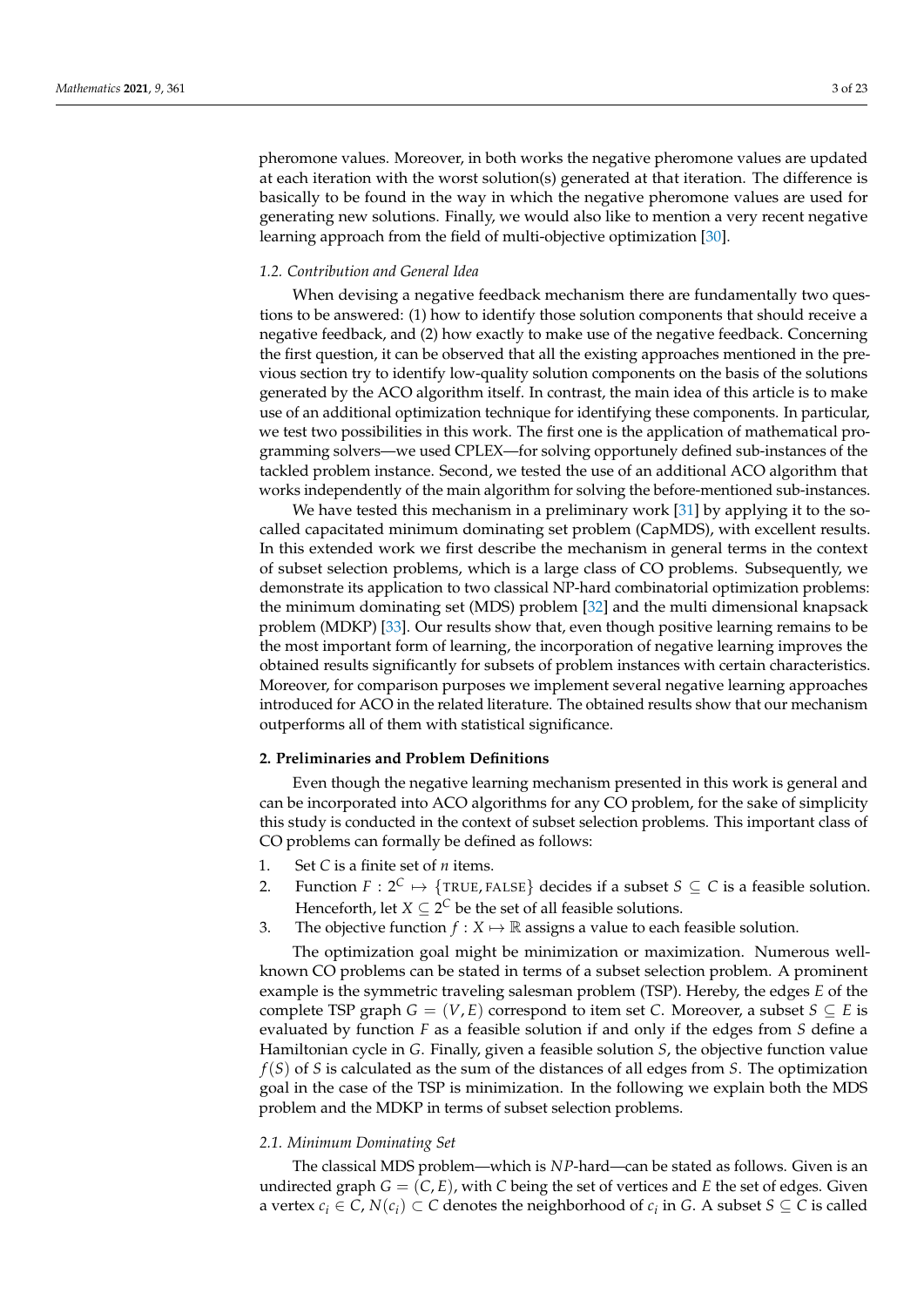a *dominating set* if and only if for each vertex  $c_i \in C$  the following holds: (1)  $c_i \in S$  or (2) there is at least one  $c_i \in N(c_i)$  with  $c_i \in S$ . The MDS requires finding a feasible solution of minimum cardinality. This problem is obviously a subset selection problem in which *C* is the set of items,  $F(S)$  for  $S \subseteq C$  evaluates to TRUE if and only if *S* is a dominating set of *G*, and  $f(S) := |S|$ . A standard integer linear programming (ILP) model for the MDS problem can be stated as follows.

$$
\text{minimize} \quad \sum_{c_i \in C} x_i \tag{1}
$$

subject to:

<span id="page-3-0"></span>
$$
\sum_{c_j \in N(c_i)} x_j \ge 1 - x_i \quad \forall c_i \in C
$$
 (2)

$$
x_i \in \{0, 1\} \quad \forall c_i \in C \tag{3}
$$

The model consists of a binary variable  $x_i$  for each vertex  $c_i \in C$ . The objective function counts the selected vertices, and the constraints [\(2\)](#page-3-0) ensure that each vertex either belongs to the solution or has, at least, one neighbor that forms part of the solution. In the literature, there are many variants of the MDS problem. Examples include the minimum connected dominating set problem [\[34\]](#page-22-7), the minimum total dominating set problem [\[35\]](#page-22-8) and the minimum vertex weight dominating set problem [\[36\]](#page-22-9). The currently best metaheuristic approach for solving the MDS problem is a two-goal local search with inference rules from [\[37\]](#page-22-10).

#### <span id="page-3-2"></span>*2.2. Multi Dimensional Knapsack Problem*

The MDKP is also a classical *NP*-hard CO problem that is often used as a test case for new algorithmic proposals (see, for example, [\[38–](#page-22-11)[40\]](#page-22-12)). The problem can be stated as follows. Given is (1) a set  $C = \{c_1, \ldots, c_n\}$  of *n* items and (2) a number of *m* resources. The availability of each resource *k* is limited by  $\text{cap}_k > 0$ , which is also called the capacity of resource *k*. Moreover, each item  $c_i \in C$  consumes a fixed amount  $r_{i,k} \geq 0$  from each resource  $k = 1, \ldots, m$  (*resource consumption*). Additionally, each item  $c_i \in C$  comes with a profit  $p_i > 0$ .

A candidate solution  $S \subseteq C$  is a valid solution if and only if, concerning all resources, the total amount consumed by the items in *S* does not exceed the resource capacities. In other words, it is required that  $\sum_{c_i \in S} r_{i,k} \leq cap_k$  for all  $k = 1, ..., m$ . Moreover, a valid solution *S* is labeled *non-extensible*, if no  $c_i \in C \setminus S$  can be added to *S* without losing the property of being a valid solution. The problem requires to find a valid solution *S* of maximum total profit ( $\sum_{c_i \in S} p_i$ ). The standard ILP for the MDKP is stated in the following.

$$
\text{maximize} \sum_{c_i \in C} p_i \cdot x_i \tag{4}
$$

subject to:

<span id="page-3-1"></span>
$$
\sum_{c_i \in C} r_{i,k} \cdot x_i \leq \text{cap}_k \quad \forall k = 1, \dots, m \tag{5}
$$

$$
x_i \in \{0, 1\} \qquad \forall c_i \in C \tag{6}
$$

This model is built on a binary variable  $x_i$  for each item  $c_i \in C$ . Constraints [\(5\)](#page-3-1) are called the knapsack constraints. In general, the literature offers very successful exact solution techniques; see, for example, [\[41](#page-22-13)[–43\]](#page-22-14). However, devising heuristic solvers still remains to be a challenge. Among numerous metaheuristic proposals for the MDKP problem, the currently best performing ones are the DQPSO algorithm from [\[44\]](#page-22-15) and the TPTEA algorithm from [\[45\]](#page-22-16).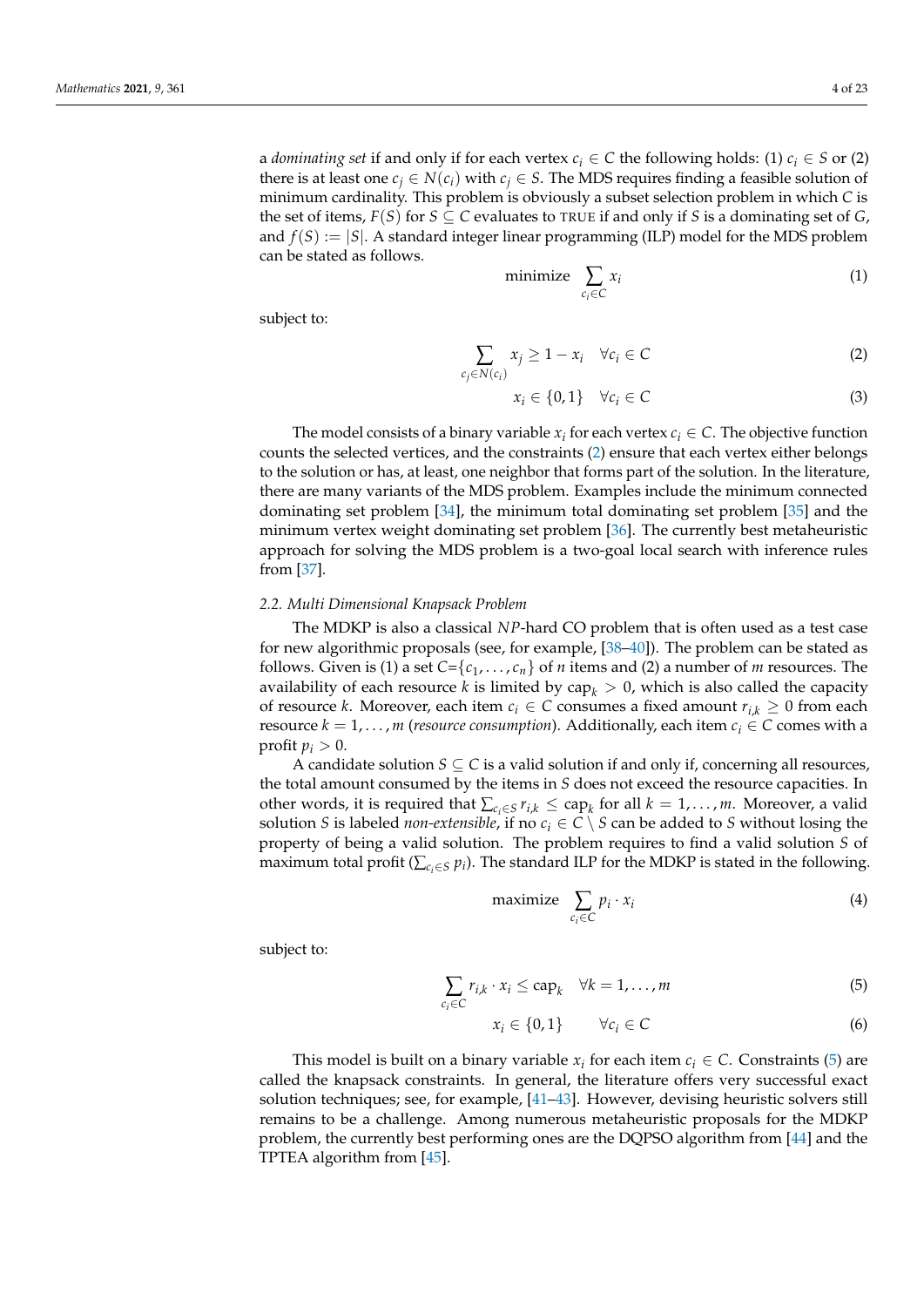# **3. MMAS: The Baseline Algorithm**

Many of the negative learning approaches for ACO cited in Section [1.1](#page-1-0) were introduced for different ACO variants. In order to ensure a fair comparison, we add both our own proposal as well as the approaches from the literature to the same standard ACO algorithm:  $MAX-MIN$  Ant System (MMAS) in the hypercube framework [\[46\]](#page-22-17), which is one of the most-used ACO versions from the last decade. In the following we first describe the standard MMAS algorithm in the hypercube framework for subset selection problems. This will be our baseline algorithm. Subsequently we describe the way in which the negative learning proposal from this paper and the chosen negative learning proposals from the literature are added to this baseline algorithm.

#### *3.1. MMAS in the Hypercube Framework*

The pheromone model  $T$  in the context of subset selection problems consists of a pheromone value  $\tau_i > 0$  for each item  $c_i \in \mathbb{C}$ , where C is the complete set of items. Remember that, in the context of the MDS, *C* is the set of vertices of the input graph, while *C* is the set of items in the case of the MDKP. The MMAS algorithm maintains three solutions throughout a run:

- 1. *S*  $S^{ib} \subseteq C$ : the best solution generated at the current iteration, also called the *iterationbest* solution.
- 2.  $S^{rb} \subseteq C$ : the best solution generated since the last restart of the algorithm, also called the *restart-best* solution.
- 3. *S*  $S^{bsf} \subseteq C$ : the *best-so-far* solution, that is, the best solution found since the start of the algorithm.

Moreover, the algorithm makes use of a Boolean control variable bs\_update  $\in$  {TRUE, FALSE} and the convergence factor  $cf \in [0,1]$  for deciding on the pheromone update mechanism and on the question whether or not to restart the algorithm. At the start of the algorithm, solutions  $S^{bsf}$  and  $S^{rb}$  are initialized to NULL, the convergence factor is set to zero, bs\_update is set to FALSE and the pheromone values are all initilized to 0.5 in function InitializePheromoneValues( $\mathcal T$ ); see lines 2 and 3 of Algorithm [1.](#page-5-0) Then, at each iteration,  $n_a$  solutions are probabilistically generated in function Construct Solution(T), based on pheromone information and on greedy information. The construction of solutions will be outlined in detail for both problems (MDS and MDKP) below. The generated solutions are stored in set  $\mathcal{S}^{\text{iter}}$ , and the best one from  $\mathcal{S}^{\text{iter}}$  is stored as  $\mathcal{S}^{ib}$ ; see lines 5–10 of Algorithm [1.](#page-5-0) Then, the restart-best and best-so-far solutions—*S rb* and *S bs f*—are updated with *S ib*, if appropriate; lines 11 and 12. Afterward, the pheromone update is conducted in function ApplyPheromoneUpdate(T , *cf*, bs\_update, *S ib* ,*S rb* ,*S bs f*) and the new value for the convergence factor  $cf$  is computed in function ComputeConvergenceFactor( $T$ ); lines 13 and 14. Finally, based on the values of *cf* and bs\_update, the algorithm might be restarted. Such a restart consists in re-initializing all pheromone values, in setting the restart-best solution *S rb* to NULL, and bs\_update to TRUE. In the following, the function for the pheromone update and for the calculation of the convergence factor are outlined in detail.

ApplyPheromoneUpdate( $\mathcal{T}$ ,  $cf$ , bs\_update,  $S^{ib}$ , $S^{rb}$ , $S^{bsf}$ ): the pheromone update that is described here is the same as in any other MMAS algorithm in the hypercube framework. First, the three solutions  $S^{ib}$ ,  $S^{rb}$ , and  $S^{bsf}$  receive weights  $\kappa_{ib}$ ,  $\kappa_{rb}$  and  $\kappa_{bsf}$ , respectively. A standard setting of these weights, depending on *cf* and bs\_update, is provided in Table [1.](#page-5-1) It always holds that  $\kappa_{ib} + \kappa_{rb} + \kappa_{bsf} = 1$ . After having determined the solution weights, each pheromone value *τ<sup>i</sup>* is updated as follows:

$$
\tau_i := \tau_i + \rho \cdot (\xi_i - \tau_i) \quad , \tag{7}
$$

where

$$
\xi_i := \kappa_{ib} \cdot \Delta(S^{ib}, c_i) + \kappa_{rb} \cdot \Delta(S^{rb}, c_i) + \kappa_{bsf} \cdot \Delta(S^{bsf}, c_i)
$$
\n(8)

Hereby,  $\rho \in [0, 1]$  is the so-called learning rate, and function  $\Delta(S, c_i)$  evaluates to 1 if and only if item *c<sup>i</sup>* forms part of solution *S*. Otherwise, the function evaluates to 0. Finally,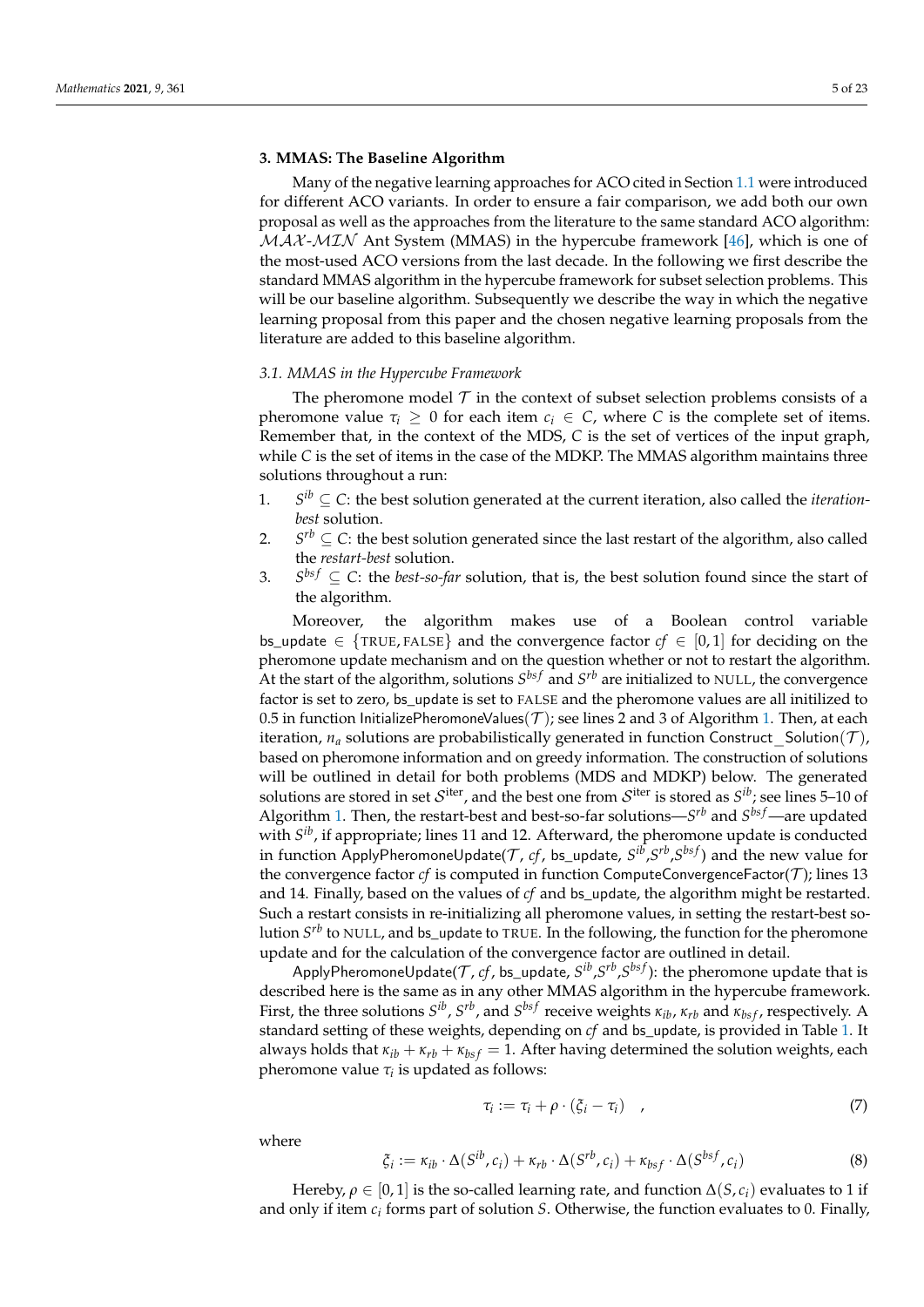after conducting this update, those pheromone values that exceed  $\tau_{\text{max}} = 0.999$  are set to  $\tau_{\text{max}}$ , and those values that have dropped below  $\tau_{\text{min}} = 0.001$  are set to  $\tau_{\text{min}}$ . Note that, in this way, a complete convergence of the algorithm is avoided. Finally, note that the learning mechanism represented by this pheromone update can clearly be labeled positive learning, because it makes use of the best solutions found for updating the pheromone values.

<span id="page-5-1"></span>**Table 1.** Values for weights *κib*, *κrb*, and *κbs f* . These values depend on the convergence factor *cf* and the Boolean control variable bs\_update.

|                |          | $bs\_update = TRUE$ |                     |               |  |
|----------------|----------|---------------------|---------------------|---------------|--|
|                | cf < 0.4 | $cf \in [0.4, 0.6)$ | $cf \in [0.6, 0.8)$ | $cf \geq 0.8$ |  |
| $\kappa_{ib}$  |          | 2/3                 | 1/3                 |               |  |
| $\kappa_{rb}$  |          |                     | 2/3                 |               |  |
| $\kappa_{bsf}$ |          |                     |                     |               |  |

<span id="page-5-0"></span>**Algorithm 1** MMAS in the hypercube framework (baseline algorithm)

1: **input:** a problem instance with the complete item set *C*  $\mathcal{S}^{bsf} := \mathrm{NULL}$ ,  $\mathcal{S}^{rb} := \mathrm{NULL}$ ,  $cf := 0$ , <code>bs\_update</code> := <code>FALSE</code> 3: InitializePheromoneValues $(\mathcal{T})$ 4: **while** termination conditions not met **do** 5:  $\mathcal{S}^{\text{iter}} := \emptyset$ 6: **for**  $k = 1, \ldots, n_a$  **do** 7: *S*  $\mathcal{C}^k := \mathsf{Construct\_Solution}(\mathcal{T})$ 8:  $\mathcal{S}^{\text{iter}} := \mathcal{S}^{\text{iter}} \cup \{S^k\}$ 9: **end for**  $10:$  $i^b :=$  best solution from  $\mathcal{S}^{\text{iter}}$ 11: **if**  $S^{ib}$  better than  $S^{rb}$  then  $S^{rb} := S^{ib}$ 12: **if**  $S^{ib}$  better than  $S^{bsf}$  then  $S^{bsf} := S^{ib}$ 13: ApplyPheromoneUpdate(T , *cf*, bs\_update, *S ib* ,*S rb* ,*S bs f*) 14:  $cf :=$  ComputeConvergenceFactor( $T$ ) 15: **if** *cf* > 0.999 **then** 16: **if** bs\_update  $=$  TRUE **then** 17: *S*  $S^{rb}$  := NULL, and bs update := FALSE 18: InitializePheromoneValues $(\mathcal{T})$ 19: **else** 20: bs\_update := TRUE 21: **end if** 22: **end if** 23: **end while** 24: **output:** *S bs f* , the best solution found by the algorithm

ComputeConvergenceFactor( $T$ ): Just like the pheromone update, the computation of the convergence factor is a standard procedure that works in the same way for all MMAS algorithms in the hypercube framework:

$$
cf := 2\left( \left( \frac{\sum\limits_{\tau_i \in \mathcal{T}} \max\{\tau_{\max} - \tau_i, \tau_i - \tau_{\min}\}}{|\mathcal{T}| \cdot (\tau_{\max} - \tau_{\min})} \right) - 0.5 \right)
$$

Accordingly, the value of *cf* is zero in the case when all pheromone values are set to 0.5. The other extreme case is represented by all pheromone values having either value *τ*min or *τ*max. In this case, *cf* evaluates to one. Otherwise, *cf* has a value between 0 and 1. Herewith the description of all components of the baseline algorithm is completed.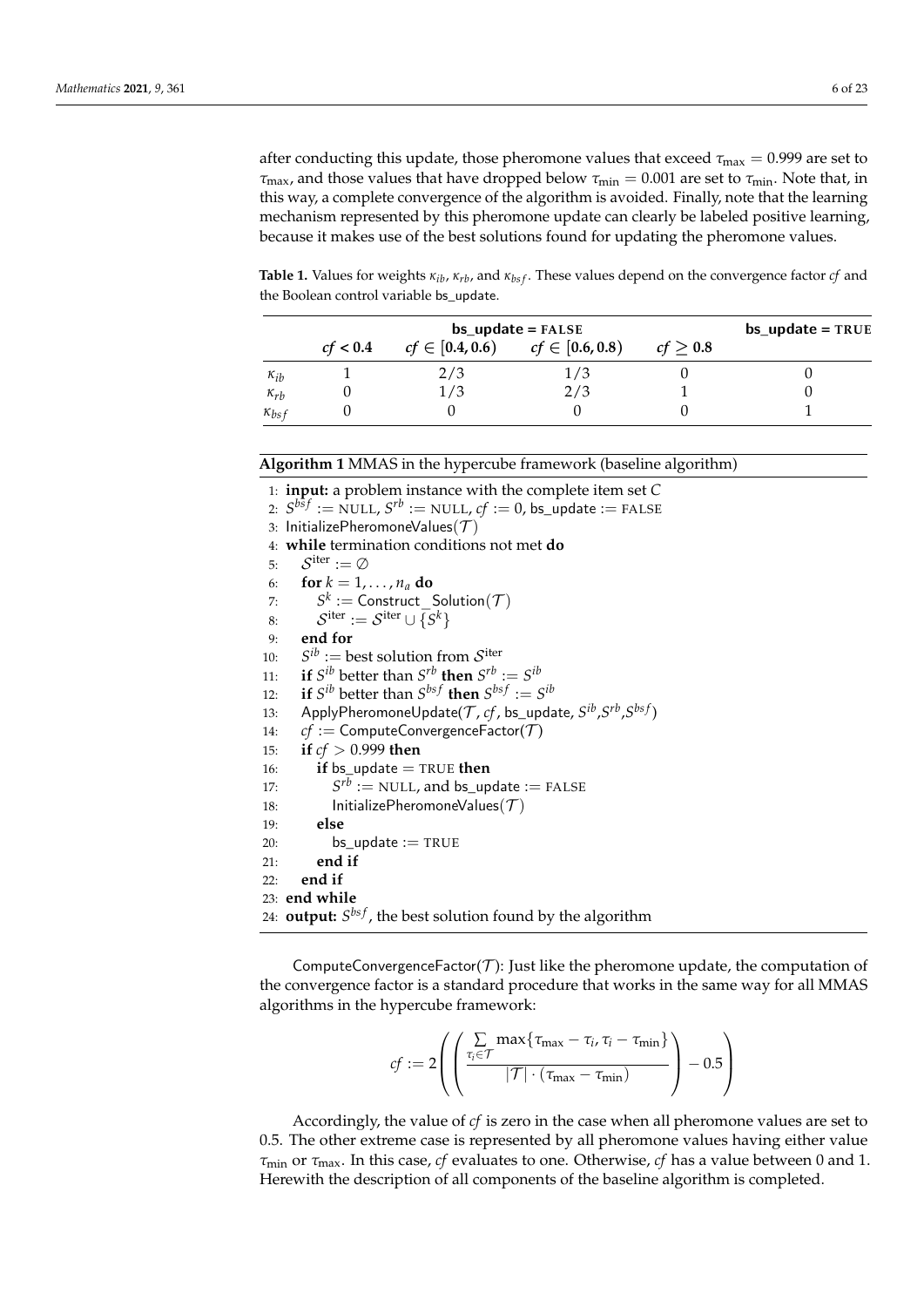# 3.1.1. Solution Construction for the MDS Problem

In the following we say that, if a vertex *c<sup>i</sup>* is added to a solution *S* under construction, then  $c_i$  covers itself and all its neighbors, that is, all  $c_i \in N(c_i)$ . Moreover, given a set *S* ⊂ *C*—that is, a solution under construction—we denote by  $N(c_i \mid S)$  ⊆  $N(c_i)$  the set of uncovered neighbors of  $c_i \in \mathbb{C}$ . The solution construction mechanism is shown in Algorithm [2.](#page-6-0) It starts with an empty solution  $S = \emptyset$ . Then, at each step, exactly one of the vertices of those that do not yet form part of *S* or that—with respect to *S*—have uncovered neighbors  $(\overline{C})$  is chosen in function ChooseFrom $(\overline{C})$  and added to *S*. The choice of a vertex in ChooseFrom( $\overline{C}$ ) is done as follows. First, a probability  $p(c_i)$  is calculated for each  $c_i \in \overline{C}$ :

<span id="page-6-1"></span>
$$
\mathbf{p}(c_i) := \frac{\eta_i \cdot \tau_i}{\sum_{c_k \in \overline{C}} \eta_k \cdot \tau_k} \tag{9}
$$

Hereby,  $\eta_i := |\overline{C}| + 1$  is the greedy information that we used. Then, a random number *r* ∈ [0,1] is drawn. If *r* ≤ *d*<sub>rate</sub>, *c*<sub>*j*</sub> (to be added to *S*) is selected such that  $\mathbf{p}(c_j) \geq \mathbf{p}(c_i)$ for all  $c_i \in \overline{C}$ . Otherwise,  $c_j$  is chosen by roulette-wheel-selection based on the calculated probabilities. Note that  $d_{\text{rate}}$  is an important parameter of the algorithm.

#### <span id="page-6-0"></span>**Algorithm 2** MDS solution construction

1: **input:** a graph  $G = (C, E)$ 2: *S* := ∅ 3:  $\overline{C} := \{ \underline{c_i} \in C \mid c_i \notin S \text{ or } N(c_i \mid S) \neq \emptyset \}$ 4: **while**  $\overline{C} \neq \emptyset$  **do** 5:  $c_j := \mathsf{ChooseFrom}(C)$ 6:  $\dot{S} := S \cup \{c_i\}$ 7:  $\overline{C} := \{c_i \in C \mid c_i \notin S \text{ or } N(c_i \mid S) \neq \emptyset\}$ 8: **end while** 9: **output:** a valid solution *S*

#### 3.1.2. Solution Construction for the MDKP

As in the MDS-case, the solution construction starts with an empty solution *S* := ∅, and at each construction step exactly one item  $c_j$  is selected from a set  $\overline{C} \subseteq C$ . The definition of  $\overline{C}$  in the case of the MDKP is as follows. An item  $c_k \in C$  forms part of  $\overline{C}$  if and only if (1)  $c_k \notin S$ , and (2)  $S \cup \{c_k\}$  is a valid solution. The probability  $\mathbf{p}(c_i)$  for an item  $c_i \in C$ to be chosen at the current construction step is the same as in Equation [\(9\)](#page-6-1), just that the definition of the greedy information changes. In particular, *η<sup>i</sup>* is defined as follows:

$$
\eta_i := \frac{p_i}{\sum_{k=1}^m r_{i,k}/\text{cap}_k} \qquad \forall \ c_i \in \mathcal{C}.\tag{10}
$$

These greedy values are often called utility ratios in the related literature. Given the probabilities, the choice of an item  $c_i \in \overline{C}$  is done exactly in the same way as outlined above in the case of the MDS problem.

## **4. Adding Negative Learning to MMAS**

In the following we first describe our own proposal for adding negative learning to ACO. Subsequently, our implementations of some existing approaches from the literature are outlined.

#### <span id="page-6-2"></span>*4.1. Our Proposal*

As mentioned in the introduction, for each negative learning mechanism there are two fundamental questions to be answered: (1) how is the negative information generated, maintained and updated, and (2) how is this information being used.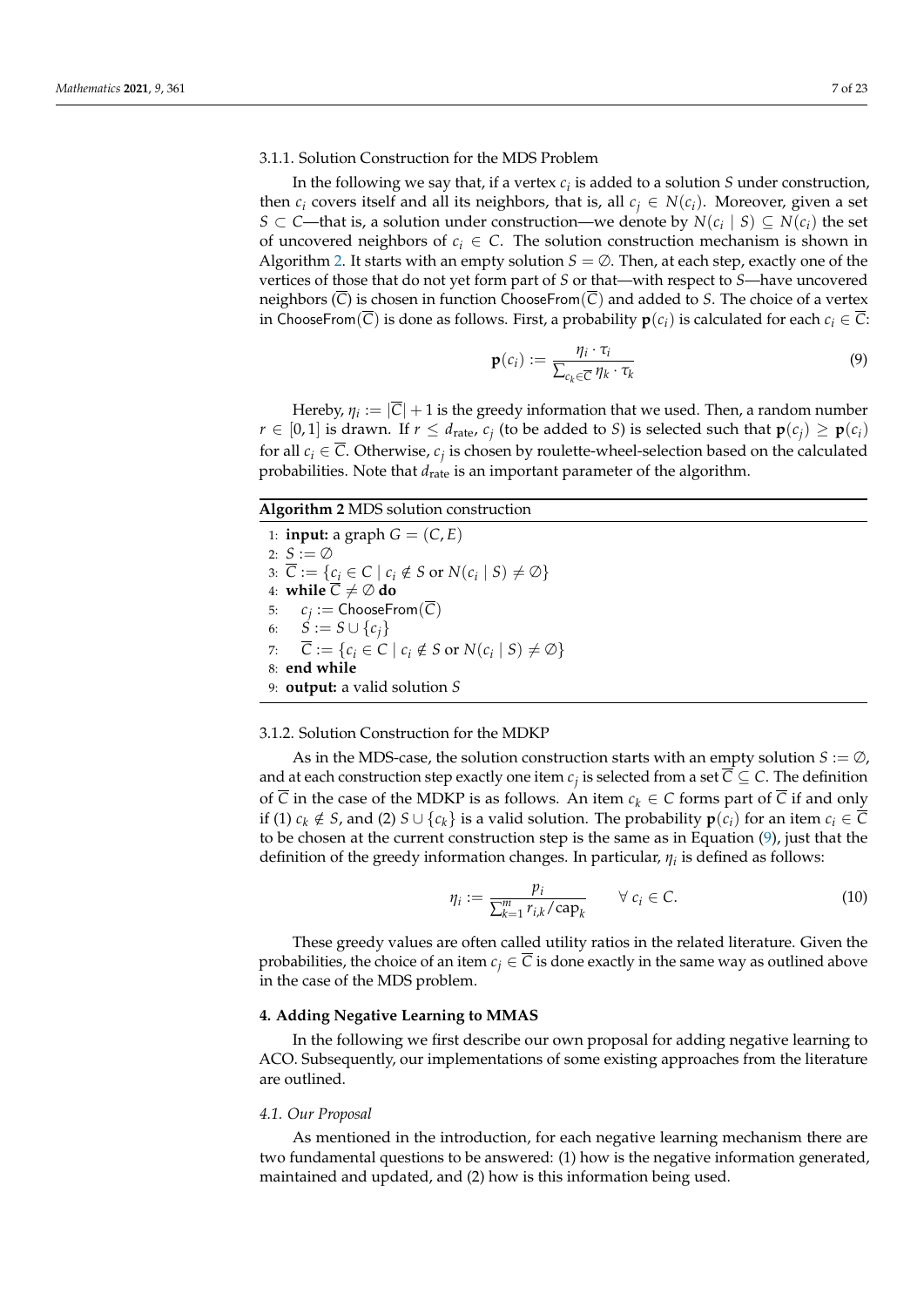#### 4.1.1. Information Maintenance

We maintain the information derived from negative learning by means of a second pheromone model *T*<sup>neg</sup>, which consists of a pheromone value  $\tau_i^{\text{neg}}$  $\sum_{i}^{n}$  for each item  $c_i \in \mathbb{C}$ . We henceforth refer to these values as the *negative pheromone values*. Whenever the pheromone values are (re-)initialized, the negative pheromone values are set to  $\tau_{\text{min}}$ , which is in contrast to the standard pheromone values, which are set to 0.5 (see above).

#### 4.1.2. Information Generation and Update

The generation of the information for negative learning is done by two new instructions, which are introduced between lines 9 and 10 of the baseline MMAS algorithm (Algorithm [1\)](#page-5-0):

<span id="page-7-0"></span>
$$
S^{\text{sub}} := \text{SolveSubinstance}(\mathcal{S}^{\text{iter}}, cf) \tag{11}
$$

$$
S^{\text{iter}} \quad := \quad S^{\text{iter}} \cup \{S^{\text{sub}}\} \tag{12}
$$

Function SolveSubinstance $(\mathcal{S}^{\text{iter}}, cf)$  merges all solutions from  $\mathcal{S}^{\text{iter}}$ , resulting in a subset  $C' \subseteq C$ . Then an optimization algorithm is applied to find the best-possible solution that only consists of items from C'. In this work we have experimented with two options:

- 1. **Option 1:** Application of the ILP solver CPLEX 12.10. In the case of the MDS problem, the ILP model from Section [2.1](#page-2-0) is used after adding an additional constraint  $x_i = 0$ for all  $c_i \in C \setminus C'$ . In the case of the MDKP, we use the ILP model from Section [2.2](#page-3-2) after replacing all occurrences of C with C'.
- 2. **Option 2:** Application of the baseline MMAS algorithm (Algorithm [1\)](#page-5-0). In the case of both the MDS and the MDKP problem, this application of the baseline MMAS only considers items from C' for the construction of solutions. Moreover, this MMAS application uses its own pheromone values, parameter settings, etc. Finally, the best-so-far solution of this (inner) ACO is initialized with *S ib* .

In both options, solution  $S^{\rm sub}$ —which is returned by SolveSubinstance $(\mathcal{S}^{\rm iter}, cf)$ —is the best solution between  $S^{ib}$  and the best solution found by the optimization algorithm (CPLEX, respectively baseline MMAS) in the allotted computation time. This computation time is calculated on the basis of a maximum computation time (*t*<sup>sub</sup> CPU seconds) and the current value of the convergence factor, which is passed to function SolveSubinstance $(\mathcal{S}^{\text{iter}}, c f)$  as a parameter. In particular, the allowed computation time (in seconds) is  $(1 - cf)t<sup>sub</sup> + 0.1cf$ . This means that the available computation time for solving the subinstance C' decreases with an increasing convergence factor value. The rationale behind this setting is that, when the convergence factor is low, the variance between solutions in  $\mathcal{S}^{\text{iter}}$  is rather high and  $\mathcal{C}'$  is therefore rather large, which means that more time is necessary to explore sub-instance C'.

The last action in function SolveSubinstance $(\mathcal{S}^{\text{iter}},cf)$  is the update of the negative pheromone values based on solution  $S^{\text{sub}}$  . This update only concerns the negative pheromone values of those components that form part of  $C<sup>T</sup>$ . The update formula is as follows:

$$
\tau_i^{\text{neg}} := \tau_i^{\text{neg}} + \rho^{\text{neg}} \cdot (\xi_i^{\text{neg}} - \tau_i^{\text{neg}}) \quad , \tag{13}
$$

where  $\rho^{\text{neg}}$  is the *negative learning rate* and  $\xi_i^{\text{neg}} = 1$  if  $c_i \notin S^{\text{sub}}$ , resp.  $\xi_i^{\text{neg}} = 0$  otherwise. In other words, the negative pheromone value of those components that do not form part of *S* sub is increased.

# 4.1.3. Information Use

The negative pheromone values are used in the context of the construction of solutions. In particular, Equation [\(9\)](#page-6-1) is replaced by the following one:

$$
\mathbf{p}(c_i) := \frac{\eta_i \cdot \tau_i \cdot (1 - \tau_i^{\text{neg}})}{\sum_{c_k \in \overline{C}} \eta_k \cdot \tau_k \cdot (1 - \tau_k^{\text{neg}})}
$$
(14)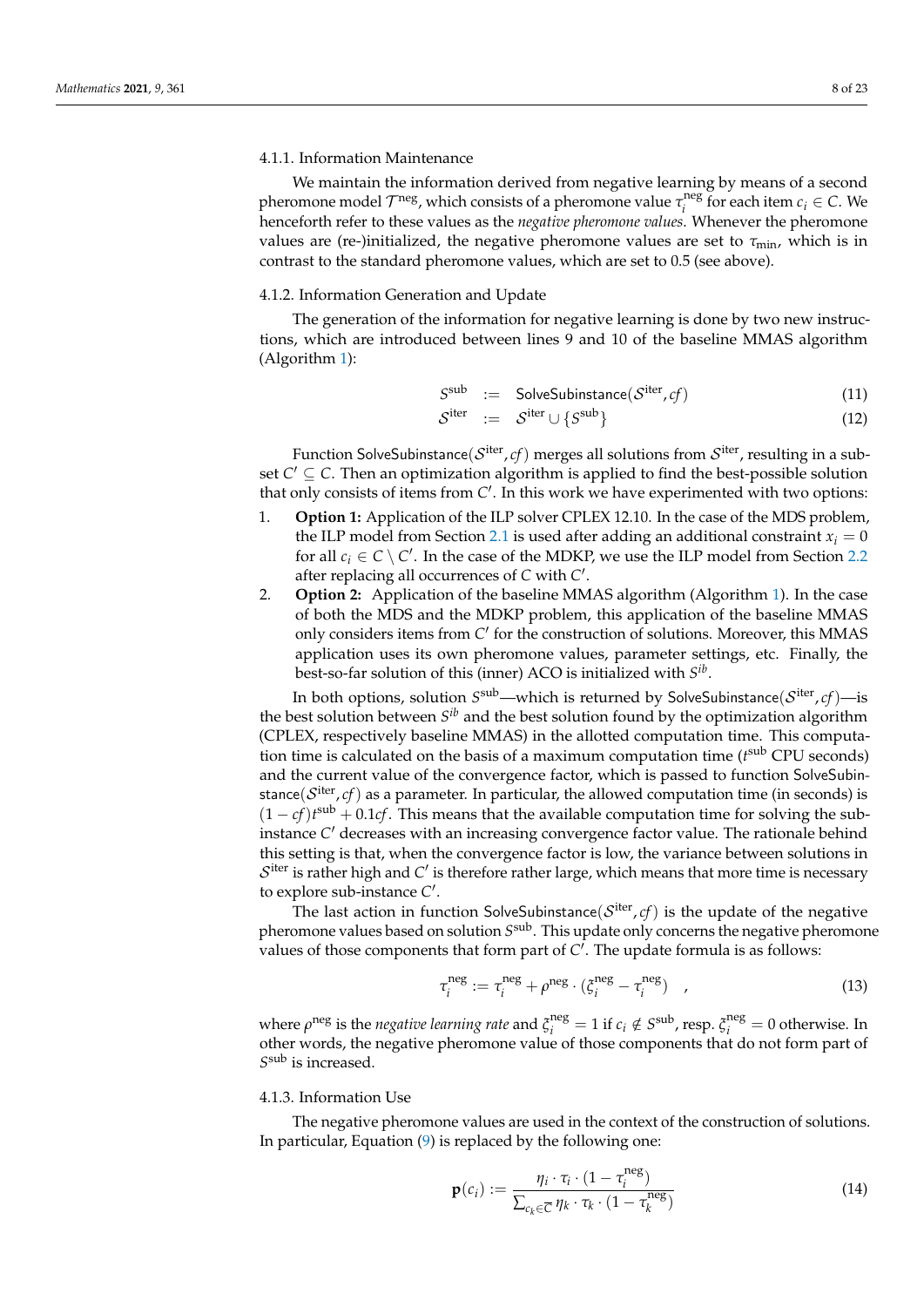In this way, those items that have accumulated a rather high negative pheromone value (because they have not appeared in the solutions derived by CPLEX, respectively the (inner) MMAS algorithm, to the sub-instances of previous iterations) have a decreased probability to be chosen for solutions in the current iteration. Note that a very similiar formula was used already in [\[27\]](#page-22-0).

# *4.2. Proposals from the Literature*

As mentioned before, the proposals from the literature were introduced in the context of several different ACO versions. In order to ensure a fair comparison, we reimplemented those proposals that we chose for comparison in the context of the baseline MMAS algorithm. In particular, we implemented four different approaches, which all share the following common feature. In addition to the iteration-best solution (*S ib*), the restart-best solution (*S<sup>rb</sup>*) and the best-so-far solution (*S<sup>bsf</sup>*), these extensions of the baseline MMAS algorithm maintain the *iteration-worst* solution (*S iw*), the *restart-worst* solution (*S rw*) and the *worst-so-far* solution ( $S^{ws}$ ). As in the case of  $S^{rb}$  and  $S^{bs}$ , solutions  $S^{rw}$  and  $S^{ws}$  are initialized to NULL at the start of the algorithm. Then, the following three lines are introduced after line 12 of Algorithm [1:](#page-5-0)

> $S^{iw}$  := worst solution from  $S^{iter}$ **if**  $S^{iw}$  worse than  $S^{rw}$  **then**  $S^{rw} := S^{iw}$ **if**  $S^{iw}$  worse than  $S^{wsf}$  **then**  $S^{wsf} := S^{iw}$

The way in which these three additional solutions are used differs among the four implemented approaches.

# 4.2.1. Subtractive Anti-Pheromone

This idea is adopted from [\[21\]](#page-21-20), but has already been used in similar form in [\[19,](#page-21-18)[20\]](#page-21-19). Our implementation of this idea is as follows. After the standard pheromone update of the baseline MMAS algorithm (see line 13 of Algorithm [1\)](#page-5-0), the following is done. First, a set *B* is generated by joining the items in solutions  $S^{iw}$ ,  $S^{rw}$  and  $S^{ws}f$ , that is,  $B := S^{iw} \cup S^{rw} \cup S^{ws}f$ . Then, all those items in which the pheromone value receives an update from at least one of the solutions  $S^{ib}$ ,  $S^{rb}$ , or  $S^{bsf}$  in the current iteration are removed from *B*. That is:

\n if 
$$
\kappa_{ib} > 0
$$
 then  $B := B \setminus S^{ib}$  if  $\kappa_{rb} > 0$  then  $B := B \setminus S^{rb}$  if  $\kappa_{bsf} > 0$  then  $B := B \setminus S^{bsf}$ \n

Afterward, the following additional update is applied:

$$
\tau_i := \gamma \cdot \tau_i \quad \forall \ c_i \in B \tag{15}
$$

In other words, the pheromone values of all those components that appear in "bad" solutions, but who do not form part of "good" solutions, are subject to a pheromone value decrease depending on the *reduction rate γ*. Finally, note that the solution construction procedure in this variant—which is henceforth labeled ACO-SAP—is exactly the same as in the baseline MMAS algorithm.

# 4.2.2. Explorer Ants

The explorer ants approach from [\[21\]](#page-21-20)—henceforth labeled ACO-EA—is very similar to the previously presented ACO-SAP approach. The only difference is in the construction of solutions. This approach has an additional paramete:  $p_{\text{exp}_a} \in [0,1]$ , the proportion of explorer ants. Given the number of ants  $(n_a)$  and  $p_{exp_a}$ , the number of explorer ants  $n_a^{exp}$  is calculated as follows:

$$
n_a^{\text{exp}} := \max\{1, \lfloor p_{\text{exp}_a} \cdot n_a \rfloor\} \tag{16}
$$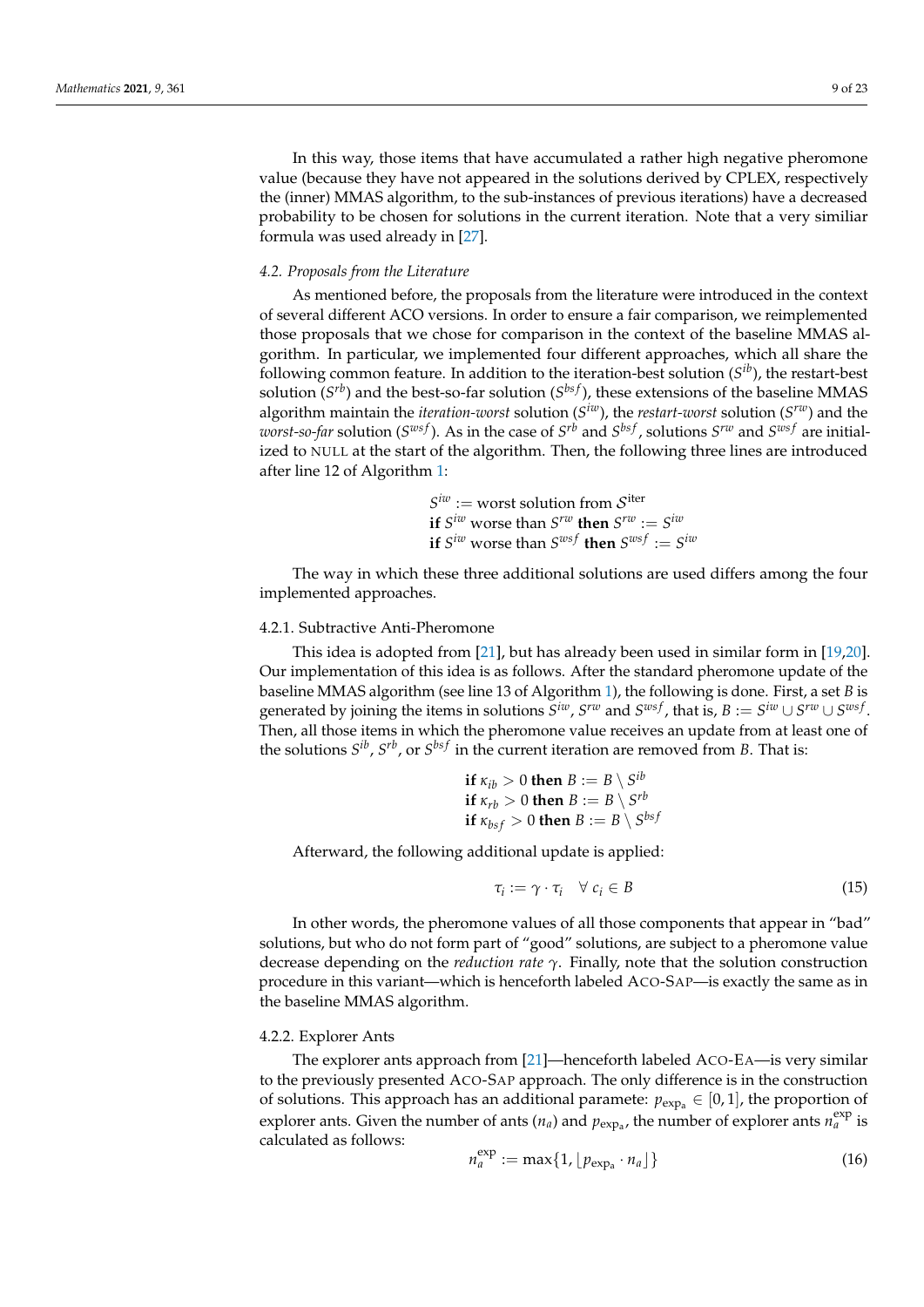At each iteration,  $n_a - n_a^{\text{exp}}$  solution constructions are performed in the same way as in the baseline MMAS algorithm. The remaining  $n_a^{\text{exp}}$  solution constructions make use of the following formula (instead of Equation [\(9\)](#page-6-1) for calculating the probabilities:

$$
\mathbf{p}(c_i) := \frac{\eta_i \cdot (1 - \tau_i)}{\sum_{c_k \in \overline{C}} \eta_k \cdot (1 - \tau_k)}
$$
(17)

In other words, explorer ants make use of the opposite of the pheromone values for constructing solutions.

#### 4.2.3. Preferential Anti-Pheromone

Like our own negative learning proposal, the preferential anti-pheromone approach from [\[21\]](#page-21-20) makes use of an additional set  $\mathcal{T}^{\text{neg}}$  of pheromone values. Remember that  $\mathcal{T}^{\text{neg}}$ contains a pheromone value *τ* neg  $\mathcal{C}_i$ <sup>tieg</sup> for each item  $c_i \in \mathcal{C}$ . These negative pheromone values are initilized at the start of the algorithm as well as when the algorithm is restarted, to a value of 0.5. Moreover, after the update of the standard pheromone values in line 13 of the baseline MMAS algorithm, exactly the same update is conducted for the negative pheromone values:

$$
\tau_i^{\text{neg}} := \tau_i^{\text{neg}} + \rho^{\text{neg}} \cdot (\xi_i^{\text{neg}} - \tau_i^{\text{neg}}) \quad , \tag{18}
$$

where

$$
\xi_i^{\text{neg}} := \kappa_{ib} \cdot \Delta(S^{iw}, c_i) + \kappa_{rb} \cdot \Delta(S^{rw}, c_i) + \kappa_{bsf} \cdot \Delta(S^{wsf}, c_i)
$$
\n(19)

Hereby,  $\rho^{\text{neg}} \in [0,1]$  is the negative learning rate, and function  $\Delta(S, c_i)$  evaluates to 1 if and only if item *c<sup>i</sup>* forms part of solution *S*. Moreover, values *κib*, *κrb* and *κbs f* are the same as the ones used for the udpate of the standard pheromone values. This means that the learning of the negative pheromone values is dependent on the dynamics of the learning of the standard pheromone values.

The standard pheromone values and the negative pheromone values are used as follows for the construction of solutions. The probabilities for the *a*-th solution construction where  $a = 1, \ldots, n_a$ —are determined as follows:

$$
\mathbf{p}(c_i) := \frac{\eta_i \cdot (\lambda \tau_i + (1 - \lambda)\tau_i^{\text{neg}})}{\sum_{c_k \in \overline{C}} \eta_k \cdot (\lambda \tau_k + (1 - \lambda)\tau_k^{\text{neg}}))}, \qquad (20)
$$

where  $\lambda := \frac{a-1}{n_a-1}$ . This means that  $\lambda = 0$  for the first solution construction, which means that only the negative pheromones values are used. In the other extreme, it holds that  $\lambda = 1$  for the *n<sub>a</sub>*-th solution construction, that is, only the standard pheromone values are used. All other solution constructions combine both pheromone types at different rates. Note that this preferential anti-pheromone approach is henceforth labeled ACO-PAP.

## 4.2.4. Second-Order Swarm Intelligence

Our implementation of the second-order swarm intelligence approach from [\[26\]](#page-21-25) works exactly like the ACO-PAP approach from the previous section for what concerns the definition and the update of the negative pheromone values. However, the way in which they are used is different. The item probabilities for the construction of solutions is calculated by the following formula:

$$
\mathbf{p}(c_i) := \frac{\eta_i \cdot (\tau_i)^{\alpha} \cdot (\tau_i^{\text{neg}})^{(\alpha-1)}}{\sum_{c_k \in \overline{C}} \eta_k \cdot (\tau_k)^{\alpha} \cdot (\tau_k^{\text{neg}})^{(\alpha-1)}} \quad , \tag{21}
$$

where  $\alpha \in [0,1]$  is a parameter of the algorithm. Note that this approach is henceforth labeled ACO<sup>20</sup>.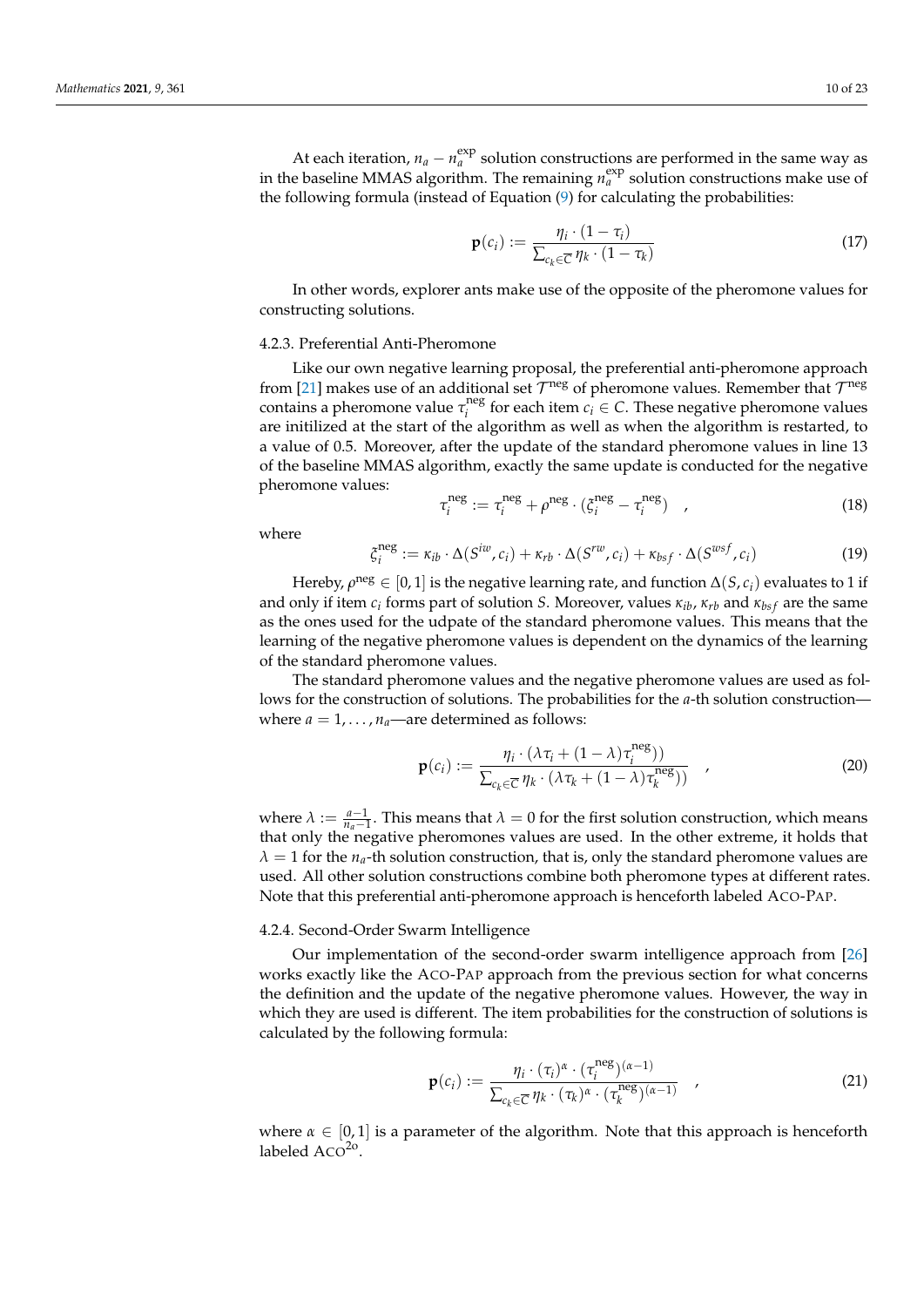# *4.3. Summary of the Tested Algorithms*

In addition to the baseline MMAS algorithm (henceforth simply labeled ACO), and the four approaches from the literature (ACO-SAP, ACO-EA, ACO-PAP and  $ACO<sup>20</sup>$ ) we test the following six versions of the negative learning mechanism proposed in this paper:

- 1. ACO-CPL $_{\text{neg}}^{+}$ : The mechanism described in Section [4.1](#page-6-2) using option 1 (CPLEX) for solving sub-instances.
- 2. ACO-CPL<sub>neg</sub>: This algorithm is the same as ACO-CPL<sup>+</sup><sub>neg</sub>, with the exception that Equation [\(12\)](#page-7-0) is not performed. This means that the algorithm does make use of solution  $S^{\rm sub}$  for additional positive learning. Studying this variant will show if, by solely adding negative learning, the algorithm improves over the baseline ACO.
- 3. ACO-CPL<sup>+</sup>: This algorithm is the same as ACO-CPL<sup>+</sup><sub>neg</sub>, apart from the fact that the update of the negative pheromone values is not performed. In this way, the algorithm only makes use of the additional positive learning mechanism obtained by adding solution  $S^{\text{sub}}$  to  $S^{\text{iter}}$ .

The remaining three algorithm variants are ACO-ACO $_{\text{neg}}^+$ , ACO-ACO<sub>neg</sub> and ACO-ACO<sup>+</sup>. These algorithm variants are the same ones as ACO-CPL $_{\text{neg}}^{+}$ , ACO-CPL<sub>neg</sub> and ACO-CPL<sup>+</sup>, except that they make use of option 2 (baseline ACO algorithm) for solving the corresponding sub-instances at each iteration.

A summary of the parameters that arise in these 11 algorithms is provided in Table [2,](#page-10-0) together with a description of their function and the parameter value domains that were used for parameter tuning (which will be described in Section [5.2\)](#page-11-0). Moreover, an overview on the parameters that are involved in each of the 11 algorithms is provided in Table [3.](#page-11-1)

|                                | Parameter Description                                                                   | <b>Considered Domain</b>         |
|--------------------------------|-----------------------------------------------------------------------------------------|----------------------------------|
| $n_a$                          | Number of solution constructions per iteration                                          | $\{3, 5, 10, 20\}$               |
| $\rho$                         | Learning rate                                                                           | $\{0.1, 0.2, \ldots, 0.4, 0.5\}$ |
| $d_{\text{rate}}$              | Determinism rate for solution construction                                              | $\{0.0, 0.1, \ldots, 0.8, 0.9\}$ |
| $\rho$ <sup>neg</sup>          | Negative learning rate                                                                  | $\{0.1, 0.2, \ldots, 0.4, 0.5\}$ |
| $\gamma$                       | Reduction rate for negative pheromone values                                            | $\{0.1, 0.2, \ldots, 0.8, 0.9\}$ |
| $p_{exp_a}$                    | Proportion of explorer ants                                                             | $\{0.1, 0.2, \ldots, 0.4, 0.5\}$ |
| $\alpha$                       | Exponent for the pheromone values                                                       | $\{0.01, \ldots, 0.99\}$         |
| f <sub>sub</sub>               | Maximum computation time (seconds) for sub- $\{1, 2, , 9, 10\}$                         |                                  |
|                                | instance solving                                                                        |                                  |
| $n_a^{\text{sub}}$             | Number of solution constructions in the inner appli- $\{3, 5, 10, 20\}$                 |                                  |
|                                | cation of the baseline ACO algorithm (option 2 for                                      |                                  |
|                                | solving sub-instances)                                                                  |                                  |
| $\rho^{\rm sub}$               | Learning rate in the inner application of the baseline $\{0.1, 0.2, \ldots, 0.4, 0.5\}$ |                                  |
|                                | ACO algorithm (option 2 for solving sub-instances)                                      |                                  |
| $d_{\text{rate}}^{\text{sub}}$ | Determinism rate for solution construction in the in- $\{0.0, 0.1, \ldots, 0.8, 0.9\}$  |                                  |
|                                | ner application of the baseline ACO algorithm (option                                   |                                  |
|                                | 2 for solving sub-instances)                                                            |                                  |

<span id="page-10-0"></span>**Table 2.** Summary of the parameters that arise in the considered algorithms, together with their description and the domains considered for parameter tuning.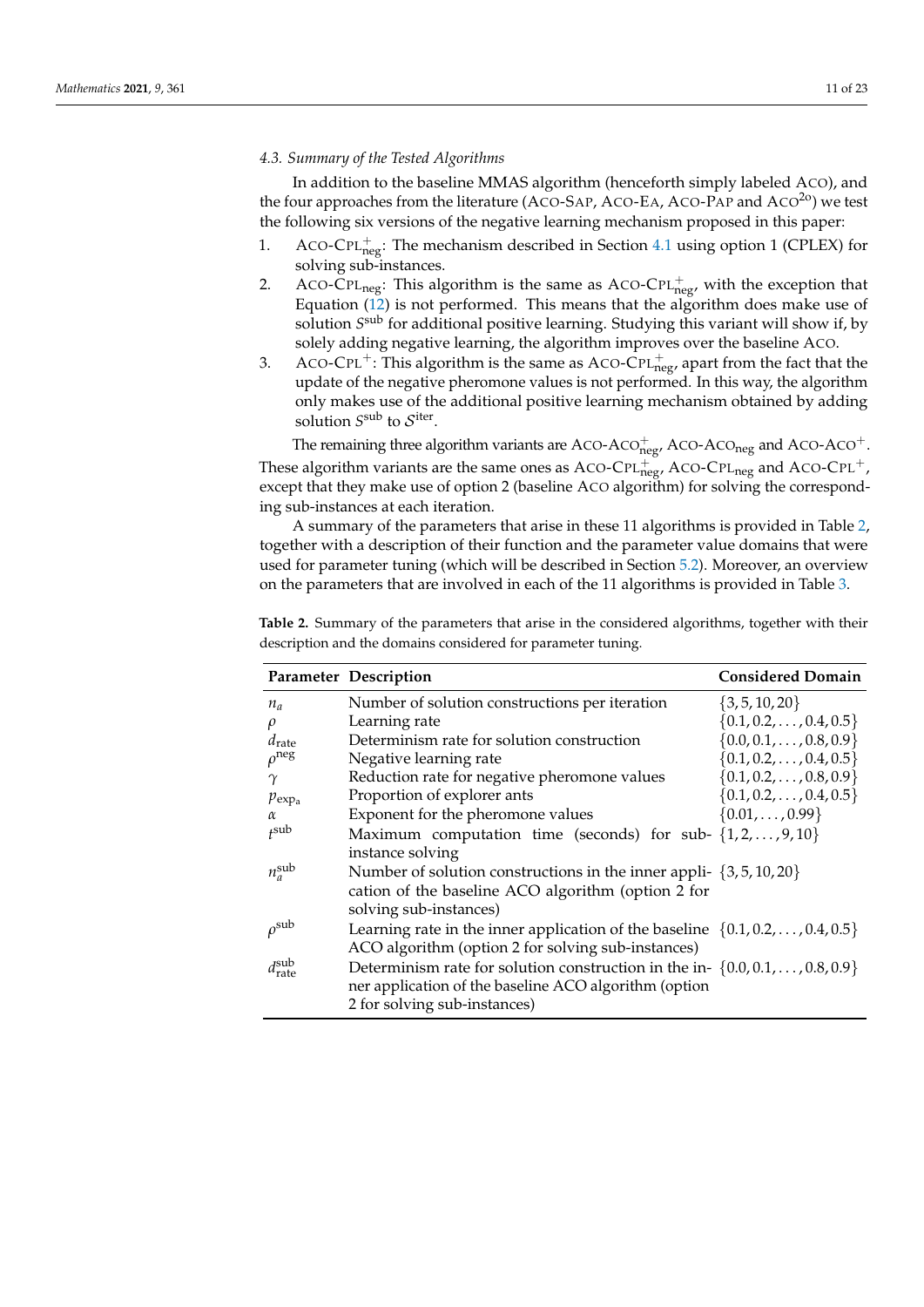| Parameter                                                                                                   |     |                   |                          |                   | Algorithms                 |                        |            |                      |        |         |                |
|-------------------------------------------------------------------------------------------------------------|-----|-------------------|--------------------------|-------------------|----------------------------|------------------------|------------|----------------------|--------|---------|----------------|
|                                                                                                             | ACO | $ACO-CPL_{neg}^+$ | $\triangle CO-CPL_{neg}$ | $^{+}$<br>ACO-CPL | $AGO-ACO_{\text{neg}}^{+}$ | ACO-ACO <sub>neg</sub> | $ACO-ACO+$ | AC <sub>0</sub> -SAP | ACO-EA | ACO-PAP | $\rm ACO^{2o}$ |
| $n_a$<br>$\rho$<br>$d_{\rm rate}$<br>$\rho^{\rm neg}$<br>$\gamma$<br>$p_{\exp_{\mathrm{a}}}$                |     |                   |                          |                   |                            |                        |            |                      |        |         |                |
| $\alpha$<br>$t^{\text{sub}}$<br>$n_a^{\text{sub}}$<br>$\rho^{\text{sub}}$<br>$d_{\text{rate}}^{\text{sub}}$ |     |                   |                          |                   |                            |                        |            |                      |        |         |                |

<span id="page-11-1"></span>**Table 3.** Summary of the parameters that arise in each algorithm.

#### **5. Experimental Evaluation**

The experiments concerning the MDS problem were performed on a cluster of machines with two Intel® Xeon® Silver 4210 CPUs with 10 cores of 2.20 GHz and 92 Gbytes of RAM. The MDKP experiments were conducted on a cluster of machines with Intel<sup>®</sup> Xeon® CPU 5670 CPUs with 12 cores (2.933 GHz) and at least 32 GB RAM. For solving the sub-instances in ACO-CPL $_{\text{neg}}^{+}$  ACO-CPL<sub>neg</sub> and ACO-CPL<sup>+</sup> we used CPLEX 12.10 in one-threaded mode.

#### *5.1. Problem Instances*

Concerning the MDS problem, we generated a benchmark instance set with instances of different sizes (number of vertices *n* ∈ {5000, 10,000}), different densities (percentage of all possible edges  $d \in \{0.1, 0.5, 1.0, 5.0\}$  and different graph types (random graphs and random geometric graphs). For each combination of *n*, *d* and graph type, 10 random instances were generated. This makes a total of 160 problem instances.

In the case of the MDKP we used a benchmark set of 90 problem instances with 500 items from the OR-Library [\(http://people.brunel.ac.uk/~mastjjb/jeb/info.html,](http://people.brunel.ac.uk/~mastjjb/jeb/info.html) accessed on 20 January 2021). This set consists of 30 instances with 5, 10, and 30 resources. Moreover, each of these three subsets contains 10 instances with resource tightness 0.25, 0.5, and 0.75. Roughly, the higher the value of the resource tightness, the more items can be placed in the knapsack. These 90 problem instances are generally known to be the most difficult ones available in the literature for heuristic solvers.

# <span id="page-11-0"></span>*5.2. Algorithm Tuning*

The scientific parameter tuning tool irace [\[47\]](#page-22-18) was used for the purpose of parameter tuning. In particular we produced for each of the 11 algorithms (resp., algorithm versions) exactly one parameter value set for each problem (MDS problem vs. MDKP). For the purpose of tuning the algorithms for the MDS problem, we additionally generated for each combination of *n*, *d* (density), and graph type exactly one random instance. In other words, 16 problem instances were used for tuning, and the tuner was given a maximal budget of 2000 algorithm applications. In the context of tuning the algorithms for the MDKP, we randomly selected one of the 10 problem instances for each combination of "the number of resources" (5, 10, 30) and the instance tightness (0.25, 0.5, 0.75). Consequently, nine problem instances were used for tuning in the case of the MDKP. Remember that the parameter value domains considered for tuning are provided in Table [2.](#page-10-0) The parameter values that were determined by irace for the 11 algorithms and for the two problems are provided in Tables [4](#page-12-0) (MDS problem) and [5](#page-12-1) (MDKP).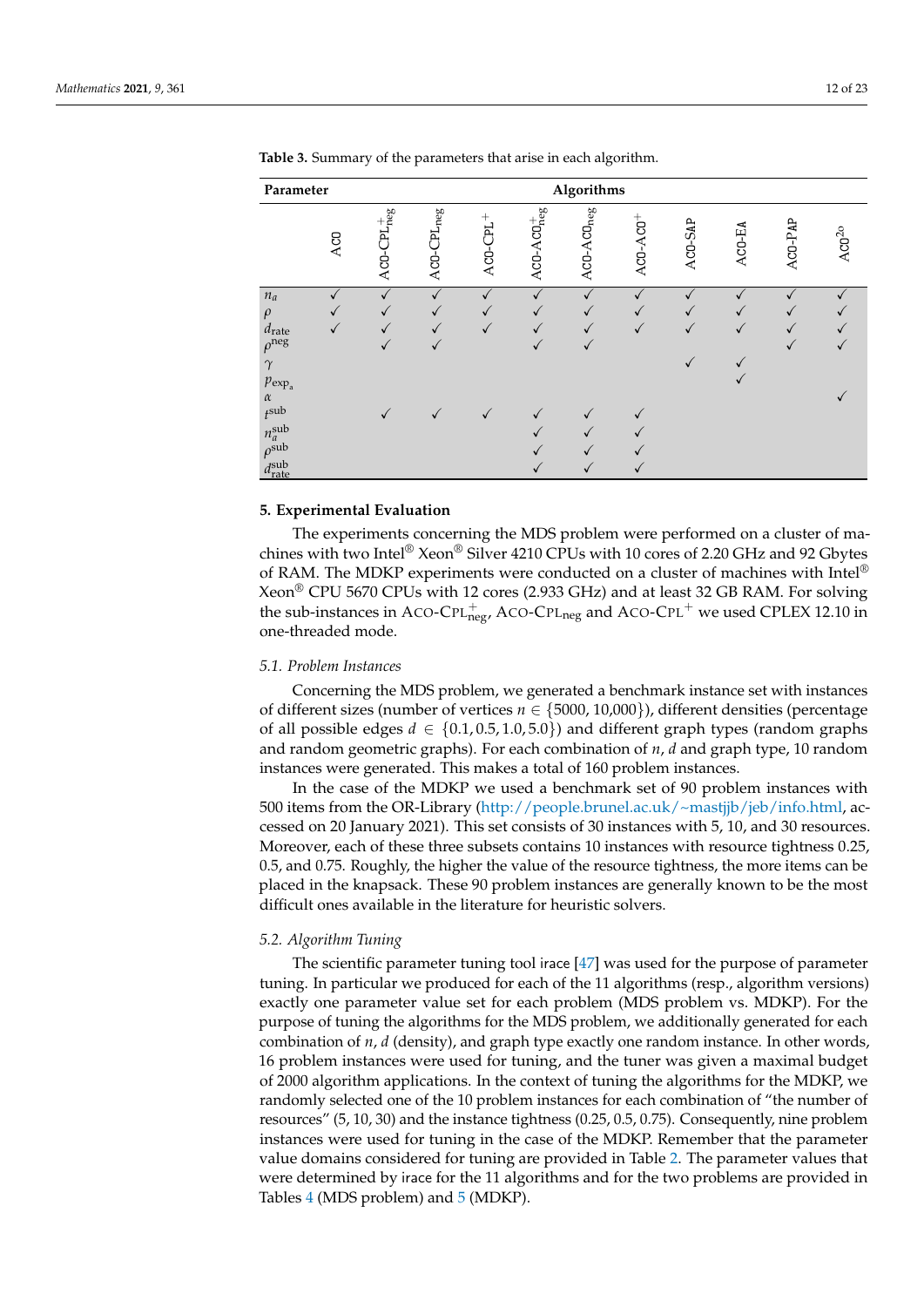| Parameter                      |     |                   |                        |                   |                   | Algorithms             |            |         |        |         |                |
|--------------------------------|-----|-------------------|------------------------|-------------------|-------------------|------------------------|------------|---------|--------|---------|----------------|
|                                | ACO | $ACO-CPL_{neg}^+$ | ACO-CPL <sub>neg</sub> | $^{+}$<br>ACO-CPL | $ACD-ACD_{neg}^+$ | ACD-ACD <sub>neg</sub> | $ACO-ACO+$ | ACO-SAP | ACO-EA | ACO-PAP | $\rm ACO^{2o}$ |
| $n_a$                          | 3   | $20\,$            | $\overline{20}$        | $20\,$            | $\overline{3}$    | $10\,$                 | $10\,$     | 20      | 10     | 3       | 3              |
| $\rho$                         | 0.4 | 0.1               | 0.1                    | 0.5               | 0.1               | 0.2                    | 0.5        | 0.4     | 0.5    | 0.1     | 0.2            |
| $d_{\text{rate}}$              | 0.9 | 0.9               | $0.8\,$                | 0.9               | 0.9               | 0.9                    | 0.9        | 0.9     | 0.9    | 0.9     | 0.9            |
| $\rho$ <sup>neg</sup>          |     | 0.4               | $0.4\,$                |                   | 0.2               | 0.5                    |            |         |        | 0.2     | 0.2            |
| $\gamma$                       |     |                   |                        |                   |                   |                        |            | 0.6     | 0.6    |         |                |
| $p_{exp_a}$                    |     |                   |                        |                   |                   |                        |            |         | 0.1    |         |                |
| $\alpha$                       |     |                   |                        |                   |                   |                        |            |         |        |         | 0.96           |
| $t^{\text{sub}}$               |     | 8                 | 7                      | 6                 | 6                 | 7                      | 8          |         |        |         |                |
| $n_a^{\text{sub}}$             |     |                   |                        |                   | 3                 | 3                      | 3          |         |        |         |                |
| $\rho^{\text{sub}}$            |     |                   |                        |                   | 0.3               | 0.5                    | 0.4        |         |        |         |                |
| $d_{\text{rate}}^{\text{sub}}$ |     |                   |                        |                   | 0.7               | 0.7                    | 0.5        |         |        |         |                |

<span id="page-12-0"></span>**Table 4.** Parameter values for all algorithms for solving the minimum dominating set (MDS) problem.

<span id="page-12-1"></span>**Table 5.** Parameter values for all algorithms for solving the multi dimensional knapsack problem (MDKP).

| Parameter                      |        | Algorithms        |                 |            |                                               |                        |            |         |        |                             |                |
|--------------------------------|--------|-------------------|-----------------|------------|-----------------------------------------------|------------------------|------------|---------|--------|-----------------------------|----------------|
|                                | ACO    | $ACO-CPL_{neg}^+$ | $ACO-CPLneg$    | $ACO-CDL+$ | $\mathsf{ACO\text{-}ACO}^\text{+}_\text{neg}$ | ACD-ACD <sub>neg</sub> | $ACO-ACO+$ | ACO-SAP | ACO-EA | ACO-PAP                     | $\rm ACO^{2o}$ |
| $n_a$                          | $20\,$ | $\overline{10}$   | $\overline{20}$ | $20\,$     | $\overline{10}$                               | $\overline{10}$        | 20         | $20\,$  | 20     | $\ensuremath{\mathfrak{Z}}$ | $10\,$         |
| $\rho$                         | 0.3    | 0.4               | 0.1             | 0.4        | 0.1                                           | 0.1                    | 0.3        | 0.1     | 0.2    | 0.1                         | 0.3            |
| $d_{\rm rate}$                 | 0.7    | 0.1               | 0.7             | 0.4        | 0.6                                           | 0.7                    | $0.8\,$    | $0.8\,$ | 0.8    | 0.8                         | 0.9            |
| $\rho$ <sup>neg</sup>          |        | 0.2               | 0.5             |            | 0.4                                           | 0.5                    |            |         |        | 0.1                         | 0.2            |
| $\gamma$                       |        |                   |                 |            |                                               |                        |            | 0.9     | 0.7    |                             |                |
| $p_{\exp_a}$                   |        |                   |                 |            |                                               |                        |            |         | 0.3    |                             |                |
| $\alpha$                       |        |                   |                 |            |                                               |                        |            |         |        |                             | 0.95           |
| $t^{\text{sub}}$               |        | 7                 | 3               | 5          | 3                                             | 9                      | 3          |         |        |                             |                |
| $n_a^{\text{sub}}$             |        |                   |                 |            | 5                                             | 10                     | 10         |         |        |                             |                |
| $\rho^{\text{sub}}$            |        |                   |                 |            | 0.3                                           | 0.2                    | 0.4        |         |        |                             |                |
| $d_{\text{rate}}^{\text{sub}}$ |        |                   |                 |            | 0.7                                           | 0.7                    | 0.7        |         |        |                             |                |

## *5.3. Results*

Using the previously determined parameter values, each of the 11 considered algorithms was applied 30 times—that is, with 30 different random seeds—to each of the 160 MDS problem instances. Hereby, 500 CPU seconds were chosen as a time limit for the graphs with 5000 nodes, whereas 1000 CPU seconds were chosen as a time limit for each run concerning the graphs with 10,000 nodes. Moreover, each algorithm was applied 100 times to each of the 90 MDKP instances. This was done with a time limit of 500 s per run. Note that, in this way, the same computational resources were given to all 11 algorithms in the context of both tackled problems. The choice of 100 runs per instance in the case of the MDKP was done in order to produce results that are comparable to the best existing approaches from the literature, which were also applied 100 times to each problem instance.

Due to space restrictions we present a comparative analysis of the 11 algorithms in terms of *critical difference* (CD) plots [\[48\]](#page-22-19) and so-called *heatmaps*. In order to produce the average ranks of all algorithms—both for the whole set of problem instances (per problem) as well as for instance subsets—the Friedman test was applied for the purpose of comparing the 11 approaches simultaneously. In this way we also obtained the rejection of the hypothesis that the 11 techniques perform equally. Subsequently, all pairwise algorithm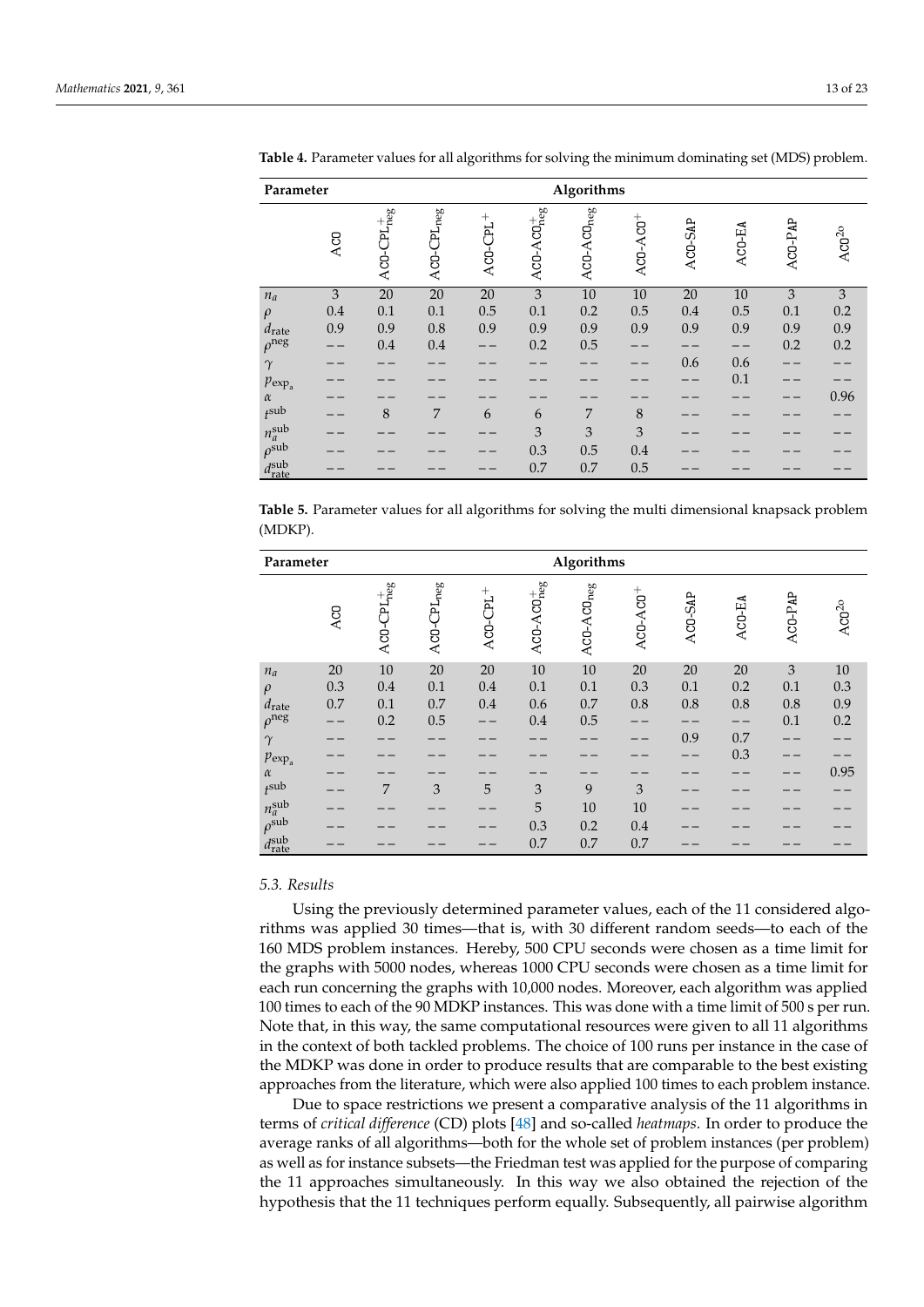comparisons were performed using the Nemenyi post-hoc test [\[49\]](#page-22-20). The obtained results are shown graphically (CD plots and heatmaps). The CD plots show the average algorithm ranks (horizontal axis) with respect to the considered (sub-)set of instances. In those cases in which the performances of two algorithms are below the critical difference threshold based on a significance level of 0.05—the two algorithms are considered as statistically equivalent. This is indicated by bold horizontal bars joining the markers of the respective algorithm variants.

# 5.3.1. Results for the MDS Problem

Figure [1a](#page-13-0) shows the CD plot for the whole set of 160 MDS instances, while Figure [1b](#page-13-0),c present more fine-grained results concerning random graphs (RGs) and random geometric graphs (RGGs), respectively. Furthermore, the heatmaps in Figure [2](#page-14-0) show the average ranks of the 11 algorithms in an even more fine-grained way. The graphic shows exactly one heatmap for each algorithm. The ones of algorithms  $ACO-CPL_{\text{neg}}^{+}$ ,  $ACO-CPL_{\text{neg}}$  and ACO-CPL<sup>+</sup> are shown in Figure [2a](#page-14-0), the ones of algorithms ACO-ACO $_{\text{neg}}^+$ , ACO-ACO<sub>neg</sub> and ACO-ACO<sup>+</sup> in Figure [2b](#page-14-0), and the ones of the remaining five algorithms in Figure [2c](#page-14-0). The upper part of each heatmap shows the results for RGs, while the lower part concerns the results for RGGs. Each of these parts has two columns: the first one contains the results for the graphs with 5000 nodes, and the second one for the ones with 10,000 nodes. Moreover, each part has four rows, showing the results for the four considered graph densities. In general, the more yellow the cell of a heatmap, the better is the relative performance of the corresponding algorithm for the respective combination of features (graph type, graph size, and density).

<span id="page-13-0"></span>

**Figure 1.** Criticial difference plots concerning the results for the MDS problem.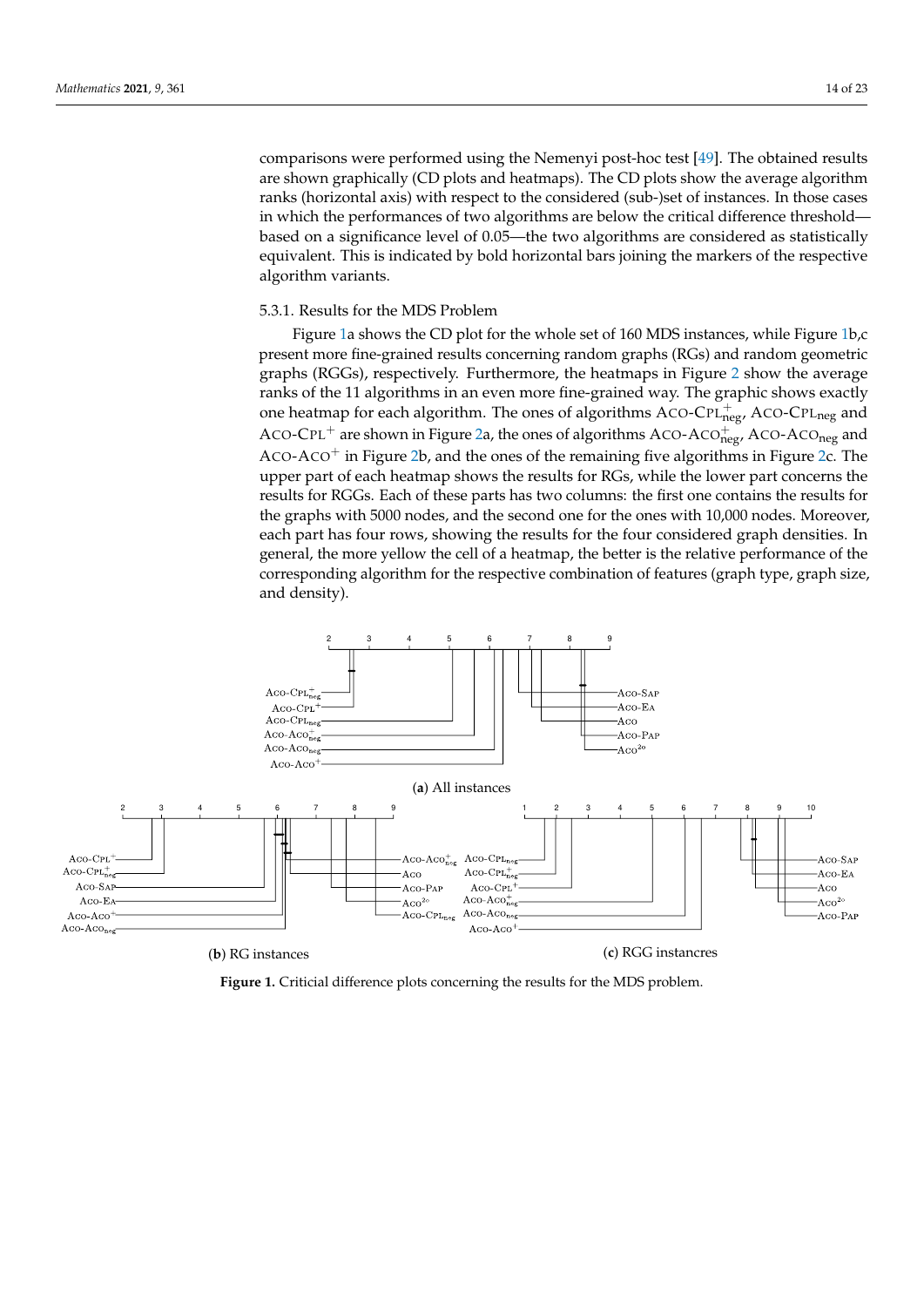<span id="page-14-0"></span>

# (a) Algorithms ACO-CPL $_{\text{neg}}^{+}$ , ACO-CPL<sub>neg</sub>, and ACO-CPL<sup>+</sup>



(**b**) Algorithms ACO-ACO $_{\text{neg}}^+$  ACO-ACO<sub>neg</sub>, and ACO-ACO<sup>+</sup>



(**c**) Algorithms ACO, ACO-EA, ACO-PAP, ACO-PAP, and ACO2o

**Figure 2.** Heatmaps concerning the results for the MDS problem.

The global CD plot from Figure [1a](#page-13-0) allows to make the following observations:

- All the six algorithm variants proposed in this paper significantly improve over the remaining five algorithm variants, that is, over the baseline MMAS (ACO) and over the four considered negative learning variants from the literature.
- The three algorithm variants that make use of CPLEX for generating the negative feedback (option 1) outperform the other three variants (making use of option 2) with statistical significance. This shows the importance of the way in which the negative feedback is generated. In fact, the more accurate the negative feedback, the better the global performance of the algorithm.
- Concerning the four negative learning mechanisms from the literature, it is shown that only ACO-SAP and ACO-EA are able to outperform the baseline MMAS algorithm. In contrast, ACO-PAP and  $ACO<sup>20</sup>$  perform significantly worse than the baseline MMAS algorithm.
- When comparing variants ACO-CPL $_{\text{neg}}^+$  and ACO-CPL<sub>neg</sub> with ACO-CPL<sup>+</sup>, it can be observed that ACO-CPL $_{\rm neg}^+$  has only a slight advantage over ACO-CPL $^+$  (which is not statistically significant). This means that, even though negative learning is useful, the additional positive feedback obtained by making use of solution *S* sub for updating solutions  $S^{ib}$  and  $S^{rb}$  is very powerful.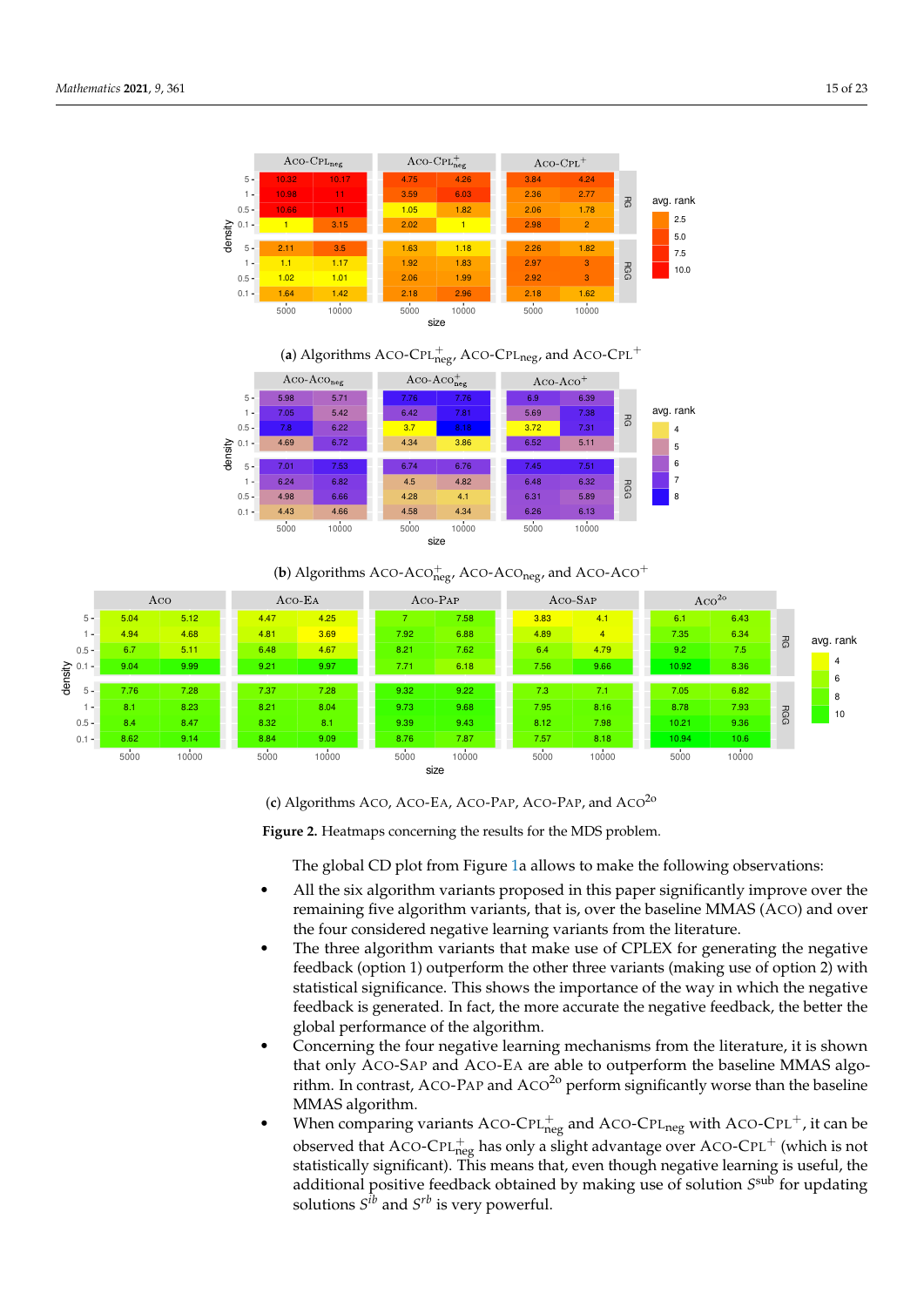• The comparison of the three algorithms making use of option 2 (ACO-ACO $_{\text{neg}}^{+}$ ) ACO-ACO<sub>neg</sub> and ACO-ACO<sup>+</sup>) shows a significant difference to the comparison concerning the three algorithms using option 1: the two versions that make use of negative learning (ACO-ACO $_{\text{neg}}^{+}$  and ACO-ACO<sub>neg</sub>) outperform the version without negative learning  $(ACO-ACO<sup>+</sup>)$  with statistical significance. This can probably be explained by the lower quality of the positive feedback information, as solutions  $S^{\rm sub}$  can be expected to be generally worse than solutions *S* sub of the algorithm version using option 1.

When looking at the results in a more fine-grained way, the following can be observed:

- Interestingly, the graph type seems to have a big influence on the relative behavior of the algorithms. In the case of RGs, for example,  $ACO-CPL<sup>+</sup>$  is the clear winner of the comparison with ACO-CPL $_{\text{neg}}^{+}$  in second place. However, the really interesting aspect is that ACO-CPL<sub>neg</sub> finishes last with statistical significance. This means that negative learning seems even to be harmful in the case of RGs. On the contrary, ACO-CPL<sub>neg</sub> is the clear winner of the competition in the context of RGGs, with ACO-CPL $_{\text{neg}}^{+}$  finishing in second place (with statistical significance), and  $ACO-CPL^+$  only in third place. This means that, in the case of RGGs, negative learning is much more important than the additional positive feedback provided by solution  $S^{\rm sub}$ , which even seems harmful.
- Another interesting aspect is that, in the context of RGs, two negative learning versions from the literature (ACO-SAP and ACO-EA) clearly outperform our proposed negative learning variants using option 2.
- The heatmaps from Figure [2](#page-14-0) also indicate some interesting tendencies. Negative learning in the context of our algorithm variants ACO-CPL $_{\text{neg}}^{+}$ , ACO-CPL<sub>neg</sub>, ACO-ACO $_{\text{neg}}^{+}$ and ACO-ACO<sub>neg</sub> seems to gain importance with an increasing sparsity of the graphs. On the other side, in the context of RGs, it is clearly shown that the relative quality of ACO-SAP and ACO-EA grows with increasing graph size (number of vertices) and with increasing density.

# 5.3.2. Results for the MDKP

Figure [3a](#page-16-0) shows the CD plot for the whole set of 90 MDKP instances, while Figure [3b](#page-16-0)–g present more fine-grained results concerning instances with different numbers of resources and with a varying instance tightness. Again, the heatmaps in Figure [4](#page-17-0) complement this more fine-grained presentation of the results. The 11 algorithms are distributed in the same way as described in the context of the MDS problem into three heatmap graphics. Each heatmap (out of 11 heatmaps in total) has three rows: one for each number of resources (5, 10, 30). Moreover, each heatmap has three columns: one for each considered instance tightness (0.25, 0.5, 0.75). Interestingly, from a global point of view (Figure [3a](#page-16-0)) the relative difference between the algorithm performances is very similar to the one observed for the MDS problem. In particular, our negative learning variants using option 1 perform best. Again, ACO-CPL $_{\text{neg}}^{+}$  has a slight advantage over ACO-CPL<sup>+</sup>, which is—like in the case of the MDS problem—not statistically significant. Basically there is only one major difference to the results for the MDS problem: ACO-SAP, one of the negative learning variants from the literature, outperforms ACO-ACO<sub>neg</sub> and ACO-ACO<sup>+</sup>.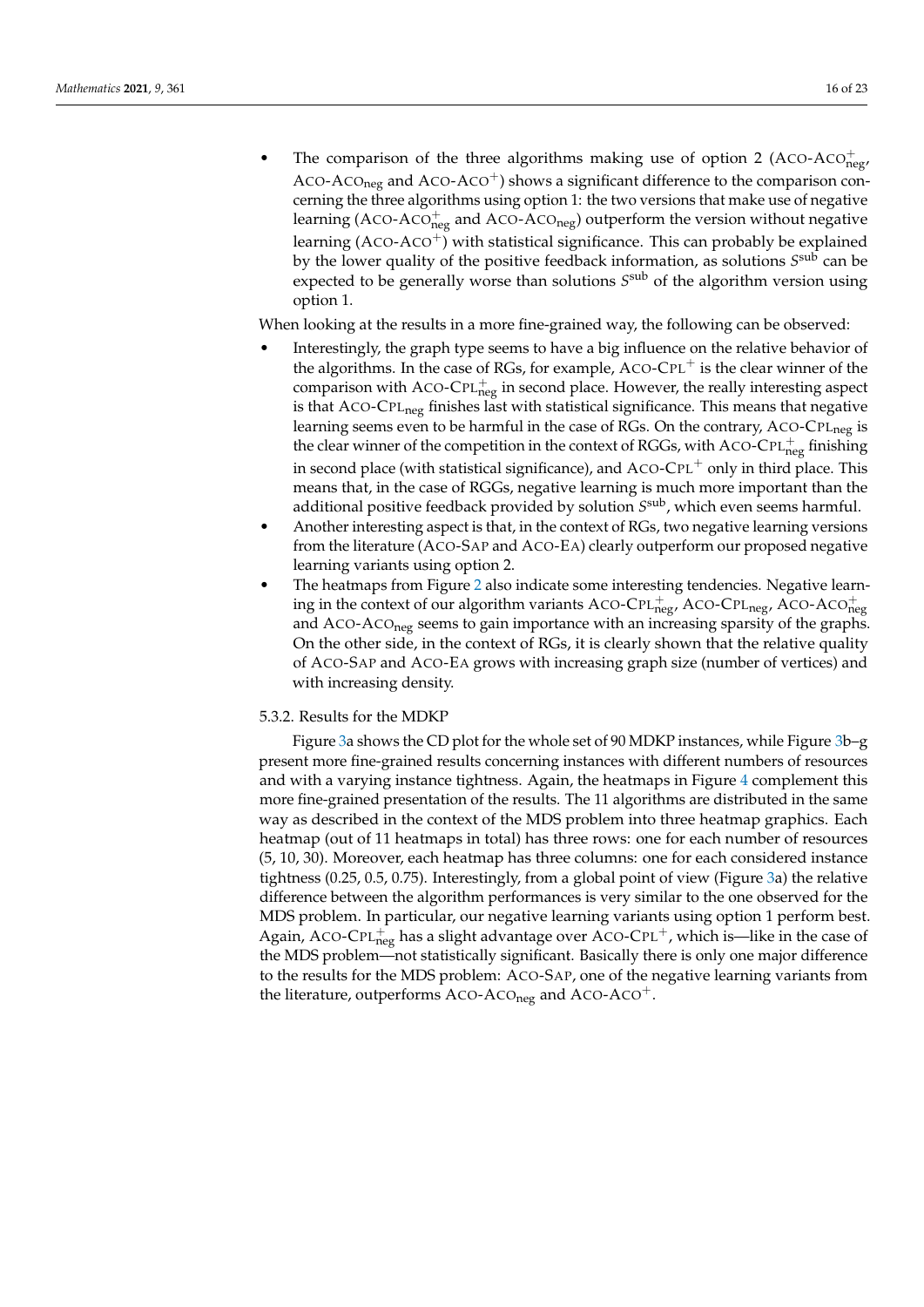<span id="page-16-0"></span>

**Figure 3.** Criticial difference plots for more fine-grained subdivisions of instances concerning the results for the MDKP problem.

When studying the results in a more fine-grained way, the following observations can be made:

- The negative learning component of our algorithm proposal seems to gain importance with a growing number of resources. This can especially be observed for algorithm variants ACO-CPL $_{\text{neg}}^{+}$ , ACO-ACO $_{\text{neg}}^{+}$  and ACO-ACO<sub>neg</sub>. However, there is an interesting difference between ACO-CPL $_{\text{neg}}^{+}$  and ACO-ACO $_{\text{neg}}^{+}$ : while ACO-CPL $_{\text{neg}}^{+}$  improves with an increasing instance tightness, the opposite is the case for ACO-ACO $_{\text{neg}}^{+}$ .
- Again, as in the case of the MDS problem, the relative performance of ACO-SAP, the best one of the negative learning variants chosen from the literature, is contrary to the relative performance of ACO-ACO $_{\text{neg}}^{+}$ . In other words, the relative performance of ACO-SAP improves with a decreasing number of resources and with an increasing instance tightness.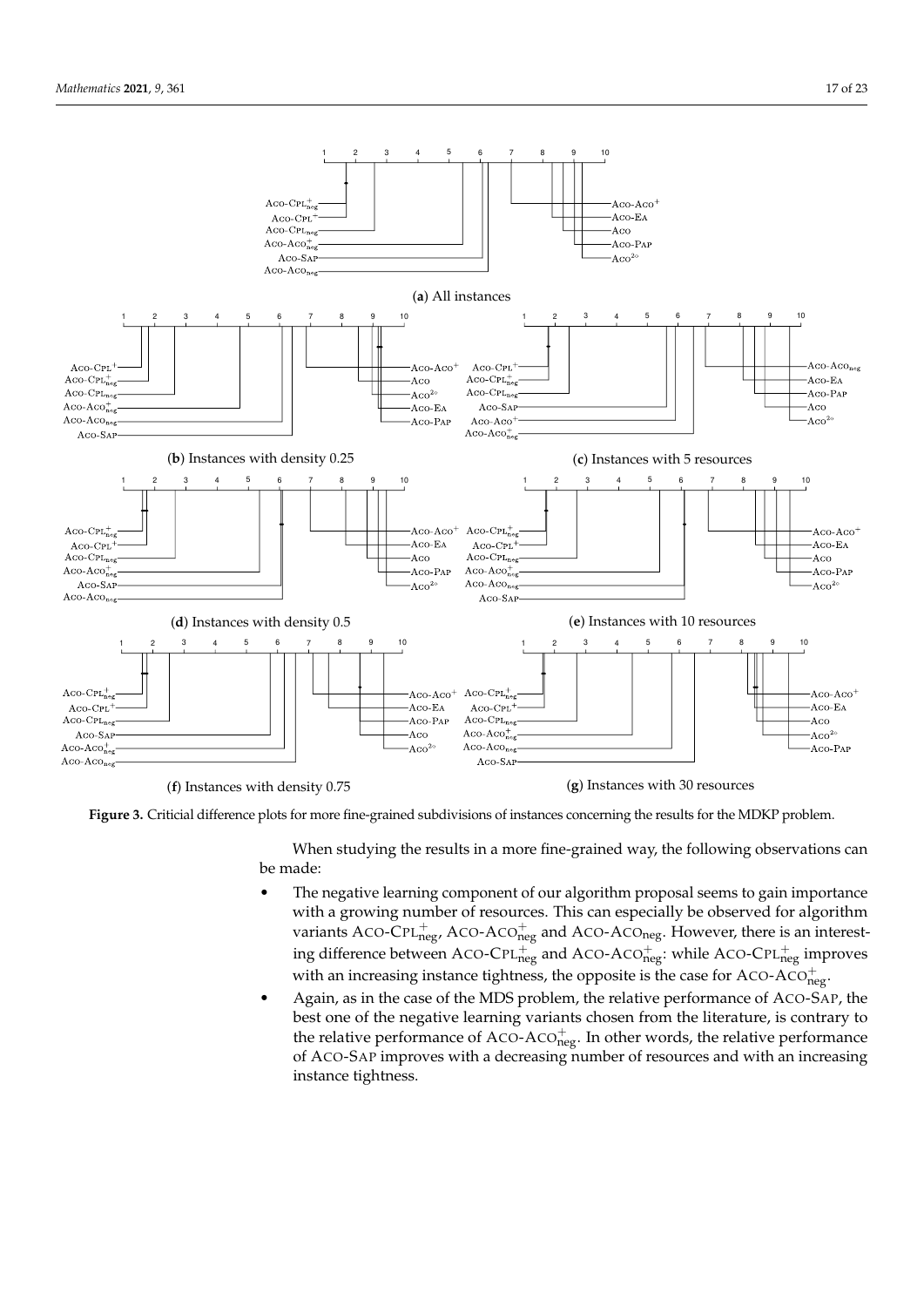<span id="page-17-0"></span>

# (a) Algorithms ACO-CPL $_{\text{neg}}^{+}$ , ACO-CPL<sub>neg</sub>, and ACO-CPL<sup>+</sup>



(**b**) Algorithms ACO-ACO $_{\text{neg}}^{+}$  ACO-ACO<sub>neg</sub>, and ACO-ACO<sup>+</sup>



(**c**) Algorithms ACO, ACO-EA, ACO-PAP, ACO-PAP, and ACO2o

**Figure 4.** Heatmaps concerning the results for the MDKP.

#### 5.3.3. Comparison to the State-of-the-Art

Even though the objective of this study is not to outperform current state-of-the-art algorithms for the chosen problems, we are certainly interested to know how our globally best algorithm (ACO-CPL $_{\text{neg}}^{\ddagger}$ ) performs in comparison to the state-of-the-art.

In the case of the MDS problem we chose for this purpose one of the classical benchmark sets, which was also used in one of the latest published works [\[37\]](#page-22-10). This benchmark set is labeled UDG and consists of 120 graphs with numbers of vertices between 50 and 1000. For each of the six graph sizes, UDG contains graphs of two different densities. The benchmark set consists of 10 graphs per combination of graph size and graph density. Fol-lowing the procedure from [\[37\]](#page-22-10), we applied ACO-CPL $_{\text{neg}}^{+}$  10 times with a time limit of 1000 CPU seconds for each application to each of the 120 instances of set UDG. Note that we did not specifically tune the parameters of ACO-CPL $_{\text{neg}}^{+}$ . Instead, the same parameter values as in the previous section were used. The results are shown in a summarized way—as in [\[37\]](#page-22-10)—in Table [6.](#page-18-0) In particular, each table row presents the results for the 10 instances of the respective instance family. For each of the six compared algorithms, the provided number is the average over the best solutions found for each of the 10 instances within 10 runs per instance. The best result per table row is indicated in bold face. Surprisingly, it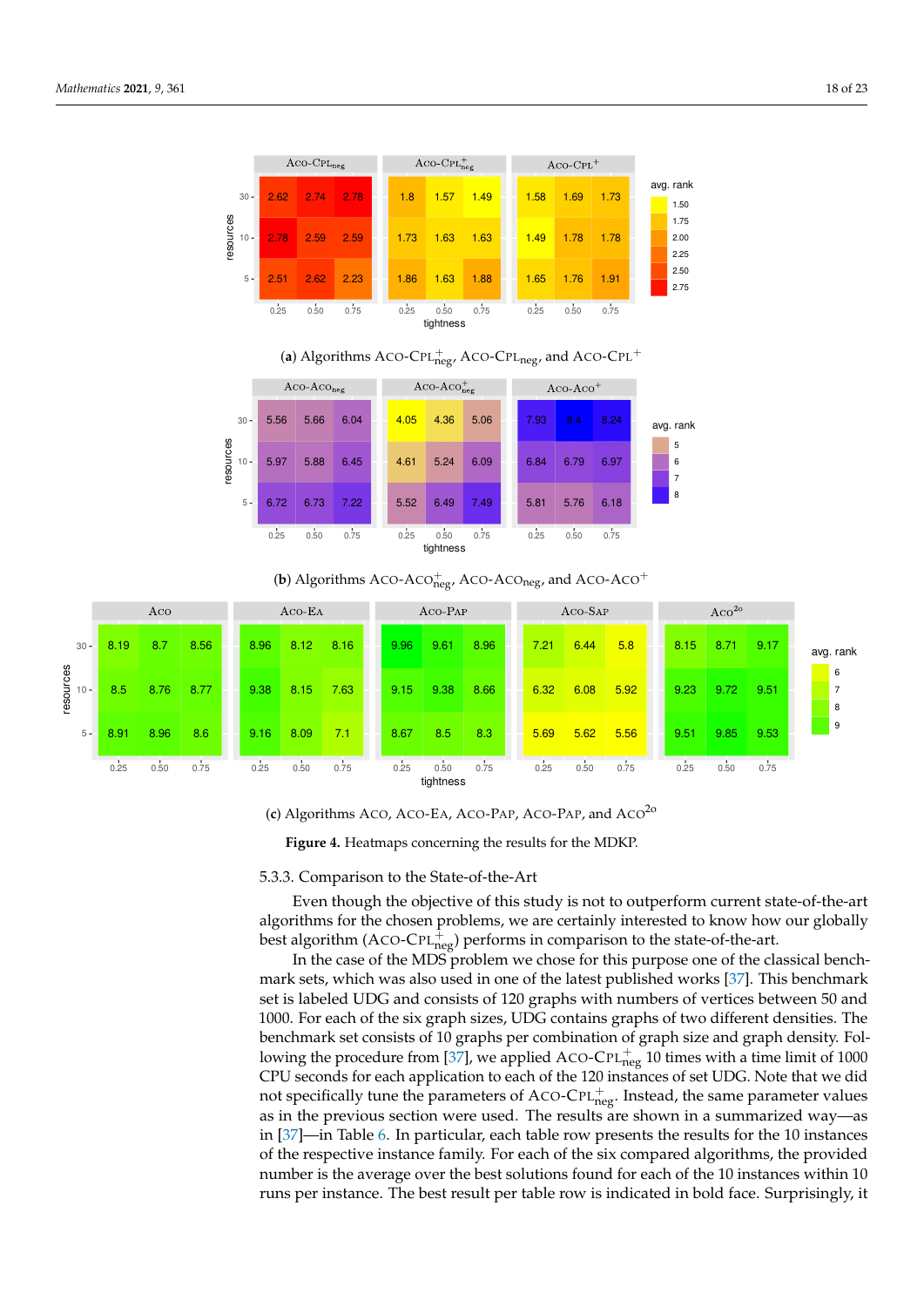can be observed that ACO-CPL $_{\text{neg}}^{+}$  matches the performance of the best two approaches. It is also worth mentioning that the five competitors of ACO-CPL $_{\mathrm{neg}}^{+}$  in this table were all published since 2017 and are all based on local search. In particular, algorithm RLS*o* [\[50\]](#page-22-21) was shown to outperform all existing ACO and hyper-heuristic algorithms, which were the state-of-the-art before this recent start of focused research efforts on sophisticated local search algorithms. Concerning computation time, in [\[37\]](#page-22-10) it is stated that  $CC<sup>2</sup>FS$  requires on average 0.21 s, FastMWDS requires 0.83 s, and FastDS requires 22.19 s to obtain the best solutions of each run. ACO-CPL $_{\text{neg}}^{+}$  is somewhat slower by requiring on average 36.14 s.

In the context of the MDKP, we compare ACO-CPL $_{\text{neg}}^{+}$  to the current state-of-the-art algorithms: a sophisticated particle swarm optimization algorithm (DQPSO) from [\[44\]](#page-22-15), published in 2020, and a powerful evolutionary algorithm (TPTEA) from [\[45\]](#page-22-16), published in 2018. As these two algorithms—in their original papers—were applied to the 90 benchmark problems used in this work, it was not required to conduct additional experiments with ACO-CPL $_{\text{neg}}^{+}$ . A summarized comparison of the three algorithms is provided in Table [7.](#page-19-0) Each row contains average results for the 10 problem instances for each combination of the number of resources (5, 10, 30) and the instance tightness (0.25, 0.5, 0.75). In particular, we show averages concerning the best solutions found (table columns 3–5), the average solution quality obtained (table columns 6–8), and the average computation times required (table columns 9–11). As in the case of the MDS problem, we were surprised to see that ACO-CPL $_{\text{neg}}^{+}$  can actually compete with current state-of-the-art algorithms. The state-ofthe-art results were even improved by ACO-CPL $_{\text{neg}}^{+}$  in some cases, especially for what concerns medium instance tightness for 5 and 10 resources, and low instance tightness for 30 resources. Moreover, the computation time of ACO-CPL $_{\text{neg}}^{+}$  is much lower than that of TPTEA, and comparable to the one required by DQPSO.

| <b>Instance Family</b>            | CC <sup>2</sup> FS | <b>FastMWDS</b> | RLS <sub>o</sub> | ScBppw    | FastDS    | $ACO-CPL_{neg}^+$ |
|-----------------------------------|--------------------|-----------------|------------------|-----------|-----------|-------------------|
|                                   | 2017 [51]          | 2018 [52]       | 2018 [50]        | 2019 [53] | 2020 [37] |                   |
| V50U150                           | 12.9               | 12.9            | 12.9             | 12.9      | 12.9      | 12.9              |
| V50U200                           | 9.4                | 9.4             | 9.4              | 9.4       | 9.4       | 9.4               |
| V100U150                          | 17.0               | 17.0            | 17.0             | 17.3      | 17.0      | 17.0              |
| V100U200                          | 10.4               | 10.4            | 10.4             | 10.6      | 10.4      | 10.4              |
| V <sub>250</sub> U <sub>150</sub> | 18.0               | 18.0            | 18.0             | 19.0      | 18.0      | 18.0              |
| V250U200                          | 10.8               | 10.8            | 10.8             | 11.5      | 10.8      | 10.8              |
| V500U150                          | 18.5               | 18.5            | 18.6             | 20.1      | 18.5      | 18.5              |
| V500U200                          | 11.2               | 11.2            | 11.2             | 12.4      | 11.2      | 11.2              |
| V800U150                          | 19.0               | 19.0            | 19.1             | 20.9      | 19.0      | 19.0              |
| V800U200                          | 11.7               | 11.7            | 11.9             | 12.6      | 11.8      | 11.7              |
| V1000U150                         | 19.1               | 19.1            | 19.2             | 21.3      | 19.1      | 19.1              |
| V1000U200                         | 12.0               | 12.0            | 12.0             | 13.0      | 12.0      | 12.0              |

<span id="page-18-0"></span>**Table 6.** MDS problem: summarized comparison to the state-of-the-art. Competitor names are accompanied by publication year and the reference.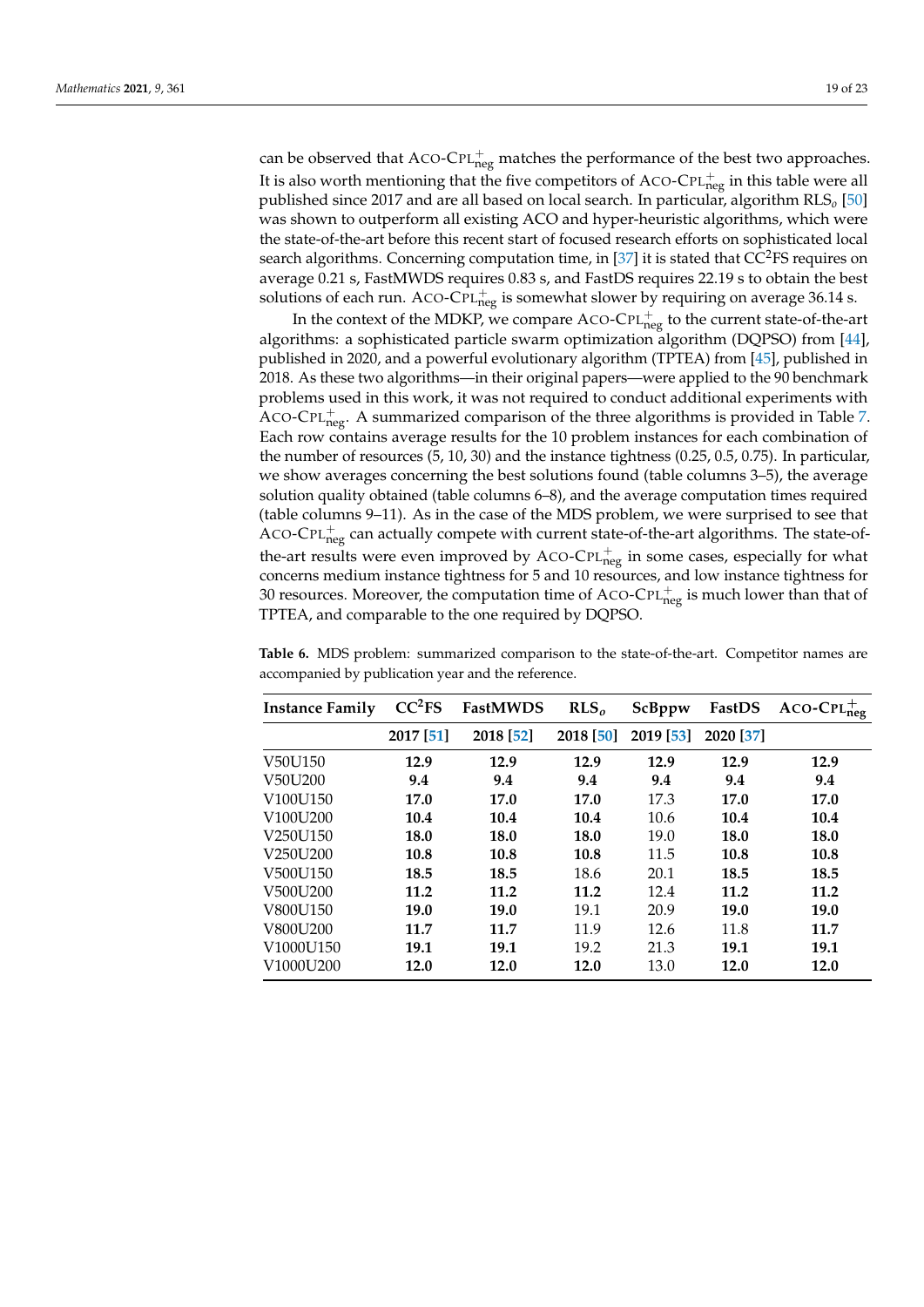<span id="page-19-0"></span>

| # Resources | <b>Tightness</b> | <b>Best</b>  |              |               |              |              | <b>Average Time</b> |              |              |               |
|-------------|------------------|--------------|--------------|---------------|--------------|--------------|---------------------|--------------|--------------|---------------|
|             |                  | <b>TPTEA</b> | <b>DQPSO</b> | $ACO-CPLneg+$ | <b>TPTEA</b> | <b>DQPSO</b> | $ACO-CPLneq+$       | <b>TPTEA</b> | <b>DQPSO</b> | $ACO-CPLneq+$ |
|             | 0.25             | 120,629.2    | 120,627.7    | 120,628.6     | 120,612.70   | 120,619.81   | 120,611.94          | 3228.31      | 117.53       | 208.31        |
| 5           | 0.5              | 219,511.6    | 219,511.9    | 219,512.7     | 219,505.29   | 219,505.79   | 219,507.46          | 2673.01      | 79.51        | 161.87        |
|             | 0.75             | 302,363.4    | 302,362.8    | 302,363.0     | 302,359.76   | 302,358.98   | 302,356.40          | 2129.25      | 66.05        | 141.21        |
|             | 0.25             | 118,602.3    | 118,613.2    | 118,613.5     | 118,548.87   | 118,574.88   | 118,574.00          | 3639.40      | 125.70       | 232.00        |
| 10          | 0.5              | 217,318.5    | 217.318.5    | 217,321.9     | 217,281.33   | 217,282.37   | 217,283.24          | 3811.47      | 141.36       | 184.32        |
|             | 0.75             | 302,601.4    | 302,593.1    | 302,590.6     | 302,583.25   | 302,574.51   | 302,568.88          | 2950.25      | 93.70        | 174.51        |
|             | 0.25             | 115,571.0    | 115,518.0    | 115,605.3     | 115,494.70   | 115,421.82   | 115,505.89          | 3943.07      | 476.50       | 231.05        |
| 30          | 0.5              | 216,266.2    | 216,195.3    | 216,236.2     | 21,6200.55   | 216,130.38   | 216,186.44          | 3542.84      | 407.97       | 220.29        |
|             | 0.75             | 302,445.1    | 302,413.8    | 302,419.8     | 302,414.08   | 302,353.54   | 30,2374.68          | 3451.25      | 433.77       | 216.52        |

**Table 7.** MDKP: summarized comparison to the state-of-the-art.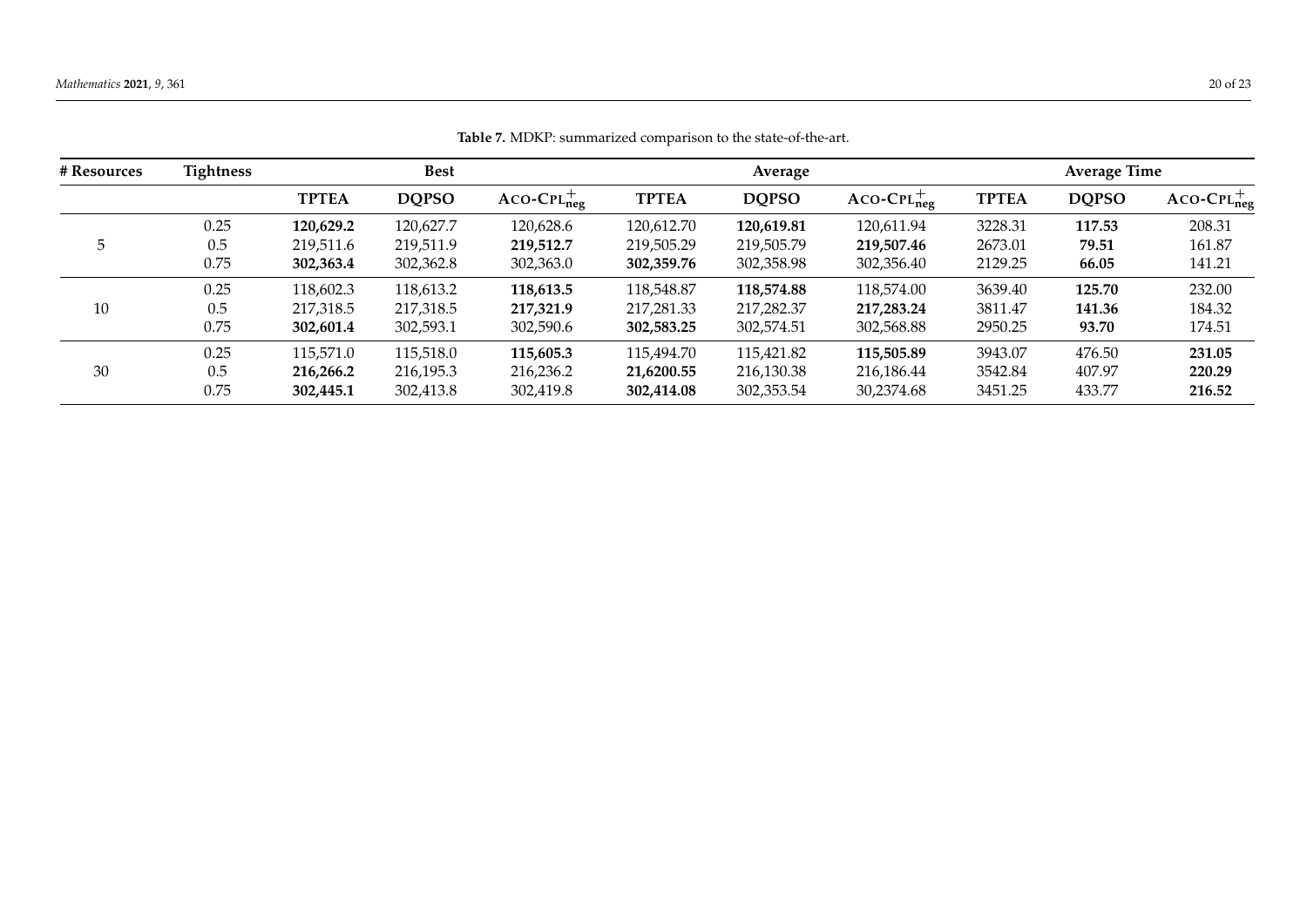# **6. Discussion and Conclusions**

Metaheuristics based on learning—such as ant colony optimization, particle swarm optimization and evolutionary algorithms—are generally based on learning from positive examples, that is, they are based on positive learning. However, examples from nature show that learning from negative examples can be very beneficial. In fact, there have been several attempts during the last two decades to find a way to beneficially add negative learning to ant colony optimization. However, hardly any of the respective papers were able to show that the proposed mechanism was really useful. This is with the exception of the strand of work on constraint satisfaction problems. The goal of this work was, therefore, to devise a new negative learning mechanism for ant colony optimization and to show its usefulness. The main idea of our mechanism is that the negative feedback should not be extracted from the main ant colony optimization algorithm itself. Instead, it should be produced by an additional algorithmic component. In fact, after devising a new negative learning framework, we have tested two algorithmic options for producing the negative information: (1) making use of the mathematical programming solver CPLEX, and (2) making use of the baseline ACO algorithm, but in terms of additional applications for solving sub-instances of the original problem instances.

All considered algorithm variants were applied to two NP-hard combinatorial optimization problems from the class of subset selection problems: the minimum dominating set problem and the multi dimensional knapsack problem. Moreover, four negative learning mechanisms from the literature were implemented on the basis of the chosen baseline ACO algorithm in order to be able to compare our proposals with existing approaches. The obtained results have shown, first of all, that the proposed negative learning mechanism especially when using CPLEX for producing the negative feedback information—is superior to the existing approaches from the literature. Second, we have shown that, even though negative learning is not useful for all problem instances, it can be very useful for subsets of problem instances with certain characteristics. In the context of the minimum dominating set problem, for example, this concerns rather sparse graphs, while for the multi dimensional knapsack problem the proposed negative learning mechanism was especially useful for problem instances with rather many resources. From a global point of view, it was also shown that it is generally not harmful to add negative learning, because the globally best-performing algorithm variant makes use of negative learning. Finally, we were even able to show that our globally best-performing algorithm variant is able to compete with current state-of-the-art algorithms for both considered problems.

Future lines for additional work include the following aspects. First, we aim to apply the proposed mechanism also to problems of a very different nature. Examples include scheduling and vehicle routing problems. Second, we aim at experimenting with other alternatives for producing the negative feedback information.

**Author Contributions:** Methodology, T.N. and C.B.; programming, T.N; writing—original draft, T.N. and C.B.; writing—review and editing, T.N. and C.B. All authors have read and agreed to the published version of the manuscript.

**Funding:** This work was supported by project CI-SUSTAIN funded by the Spanish Ministry of Science and Innovation (PID2019-104156GB-I00).

**Data Availability Statement:** Both the problem instances used in this study and the detailed numerical results can be obtained from the corresponding author (C. Blum) on demand.

**Acknowledgments:** We acknowledge administrative and technical support by the Spanish National Research Council (CSIC).

**Conflicts of Interest:** The authors declare no conflict of interest. The funders had no role in the design of the study; in the collection, analyses, or interpretation of data; in the writing of the manuscript, or in the decision to publish the results.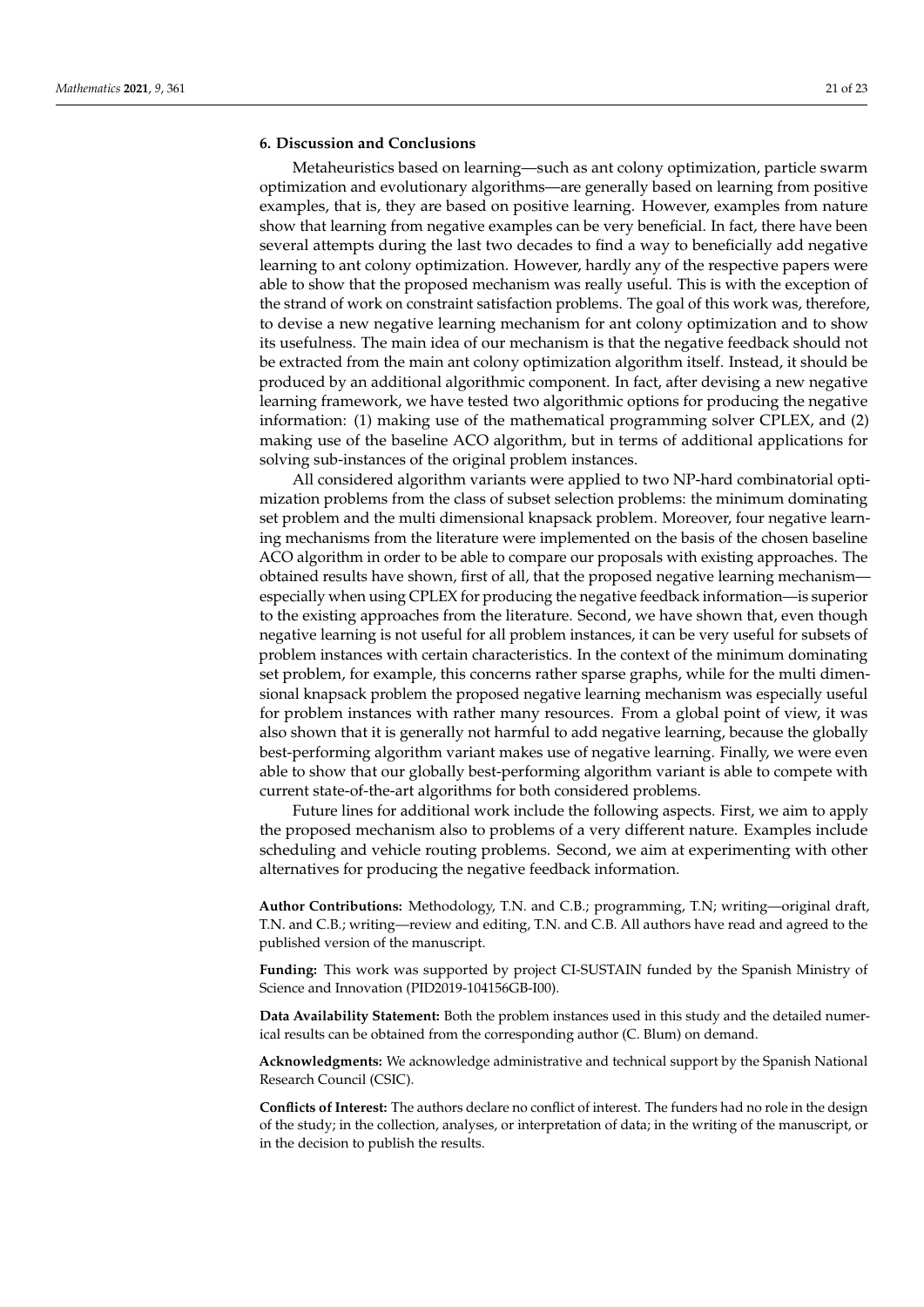# **References**

- <span id="page-21-0"></span>1. Blum, C.; Roli, A. Metaheuristics in combinatorial optimization: Overview and conceptual comparison. *ACM Comput. Surv.* **2003**, *35*, 268–308. [\[CrossRef\]](http://doi.org/10.1145/937503.937505)
- <span id="page-21-1"></span>2. Gendreau, M.; Potvin, J.Y. *Handbook of Metaheuristics*, 3rd ed.; International Series in Operations Research & Management Science; Springer: Berlin, Germany, 2019.
- <span id="page-21-2"></span>3. Dorigo, M.; Stützle, T. Ant colony optimization: Overview and recent advances. In *Handbook of Metaheuristics*; Springer: Berlin, Germany, 2019; pp. 311–351.
- <span id="page-21-3"></span>4. Dorigo, M.; Stützle, T. *Ant Colony Optimization*; MIT Press: Cambridge, MA, USA, 2004.
- <span id="page-21-4"></span>5. Engin, O.; Güçlü, A. A new hybrid ant colony optimization algorithm for solving the no-wait flow shop scheduling problems. *Appl. Soft Comput.* **2018**, *72*, 166–176. [\[CrossRef\]](http://dx.doi.org/10.1016/j.asoc.2018.08.002)
- <span id="page-21-5"></span>6. Tirkolaee, E.B.; Alinaghian, M.; Hosseinabadi, A.A.R.; Sasi, M.B.; Sangaiah, A.K. An improved ant colony optimization for the multi-trip Capacitated Arc Routing Problem. *Comput. Electr. Eng.* **2019**, *77*, 457–470. [\[CrossRef\]](http://dx.doi.org/10.1016/j.compeleceng.2018.01.040)
- <span id="page-21-6"></span>7. Zhang, D.; You, X.; Liu, S.; Pan, H. Dynamic Multi-Role Adaptive Collaborative Ant Colony Optimization for Robot Path Planning. *IEEE Access* **2020**, *8*, 129958–129974. [\[CrossRef\]](http://dx.doi.org/10.1109/ACCESS.2020.3009399)
- <span id="page-21-7"></span>8. Jovanovic, R.; Tuba, M.; Voß, S. An efficient ant colony optimization algorithm for the blocks relocation problem. *Eur. J. Oper. Res.* **2019**, *274*, 78–90. [\[CrossRef\]](http://dx.doi.org/10.1016/j.ejor.2018.09.038)
- <span id="page-21-8"></span>9. Peng, H.; Ying, C.; Tan, S.; Hu, B.; Sun, Z. An improved feature selection algorithm based on ant colony optimization. *IEEE Access* **2018**, *6*, 69203–69209. [\[CrossRef\]](http://dx.doi.org/10.1109/ACCESS.2018.2879583)
- <span id="page-21-9"></span>10. Stützle, T.; Hoos, H.H. MAX–MIN ant system. *Future Gener. Comput. Syst.* **2000**, *16*, 889–914. [\[CrossRef\]](http://dx.doi.org/10.1016/S0167-739X(00)00043-1)
- <span id="page-21-10"></span>11. Dorigo, M.; Gambardella, L.M. Ant colony system: A cooperative learning approach to the traveling salesman problem. *IEEE Trans. Evol. Comput.* **1997**, *1*, 53–66. [\[CrossRef\]](http://dx.doi.org/10.1109/4235.585892)
- <span id="page-21-11"></span>12. Bullnheimer, B.; Hartl, R.R.; Strauss, C. A new rank-based version of the Ant System: A computational study. *Central Eur. J. Oper. Res.* **1999**, *7*, 25–38.
- <span id="page-21-12"></span>13. Robinson, E.J.H.; Jackson, D.E.; Holcombe, M.; Ratnieks, F.L.W. 'No entry' signal in ant foraging. *Nature* **2005**, *438*, 442. [\[CrossRef\]](http://dx.doi.org/10.1038/438442a)
- <span id="page-21-13"></span>14. Robinson, E.J.H.; Jackson, D.E.; Holcombe, M.; Ratnieks, F.L.W. No entry signal in ant foraging (Hymenoptera: Formicidae): New insights from an agent-based model. *Myrmecol. News* **2007**, *10*, 120.
- <span id="page-21-14"></span>15. Grüter, C.; Schürch, R.; Czaczkes, T.J.; Taylor, K.; Durance, T.; Jones, S.M.; Ratnieks, F.L.W. Negative Feedback Enables Fast and Flexible Collective Decision-Making in Ants. *PLoS ONE* **2012**, *7*, e44501. [\[CrossRef\]](http://dx.doi.org/10.1371/journal.pone.0044501)
- <span id="page-21-15"></span>16. Schlein, Y.; Galun, R.; Ben-Eliahu, M.N. Abstinons–Male-produced Deterrents of Mating in Flies. *J. Chem. Ecol.* **1981**, *7*, 285–290. [\[CrossRef\]](http://dx.doi.org/10.1007/BF00995751)
- <span id="page-21-16"></span>17. Giurfa, M. The repellent scent-mark of the honeybee Apis mellifera tigustica and its role as communication cue during foraging. *Insectes Sociaux* **1993**, *40*, 59–67. [\[CrossRef\]](http://dx.doi.org/10.1007/BF01338832)
- <span id="page-21-17"></span>18. Schoonderwoerd, R.; Holland, O.; Bruten, J.; Rothkrantz, L. Ant-Based Load Balancing in Telecommunications Networks. *Adapt. Behav.* **1997**, *5*, 169–207. [\[CrossRef\]](http://dx.doi.org/10.1177/105971239700500203)
- <span id="page-21-18"></span>19. Maniezzo, V. Exact and approximate nondeterministic tree-search procedures for the quadratic assignment problem. *INFORMS J. Comput.* **1999**, *11*, 358–369. [\[CrossRef\]](http://dx.doi.org/10.1287/ijoc.11.4.358)
- <span id="page-21-19"></span>20. Cordón, O.; Fernández de Viana, I.; Herrera, F.; Moreno, L. A New ACO Model Integrating Evolutionary Computation Concepts: The Best-Worst Ant System. In Proceedings of the ANTS 2000–Second International Workshop on Ant Algorithms, Brussels, Belgium, 8–9 September 2000; pp. 22–29.
- <span id="page-21-20"></span>21. Montgomery, J.; Randall, M. Anti-pheromone as a Tool for Better Exploration of Search Space. In Proceedings of the ANTS 2002–3rd International Workshop on Ant Algorithms, Brussels, Belgium, 12–14 September 2002; Lecture Notes in Computer Science; Dorigo, M., Di Caro, G., Sampels, M., Eds.; Springer: Berlin/Heidelberg, Germany, 2002; Volume 2463, pp. 100–110.
- <span id="page-21-21"></span>22. Iredi, S.; Merkle, D.; Middendorf, M. Bi-criterion optimization with multi colony ant algorithms. In Proceedings of the EMO 2001–International Conference on Evolutionary Multi-Criterion Optimization, Zurich, Switzerland, 7–9 March 2001; Lecture Notes in Computer Science; Zitzler, E., Deb, K., Thiele, L., Coello, C.A., Corne, D., Eds.; Springer: Berlin/Heidelberg, Germany, 2001; Volume 1993; pp. 359–372.
- <span id="page-21-22"></span>23. Simons, C.; Smith, J. Exploiting antipheromone in ant colony optimisation for interactive search-based software design and refactoring. In Proceedings of the GECCO 2016–Genetic and Evolutionary Computation Conference Companion, Denver, CO, USA, 20–24 July 2016; ACM: New York City, NY, USA, 2016; pp. 143–144.
- <span id="page-21-23"></span>24. Rojas-Morales, N.; Riff, M.C.; Coello Coello, C.A.; Montero, E. A Cooperative Opposite-Inspired Learning Strategy for Ant-Based Algorithms. In Proceedings of the ANTS 2018–11th International Conference on Swarm Intelligence, Rome, Italy, 29–31 October 2018; Lecture Notes in Computer Science; Dorigo, M., Birattari, M., Blum, C., Christensen, A.L., Reina, A., Trianni, V., Eds.; Springer International Publishing: Cham, Switzerland, 2018; Volume 11172, pp. 317–324.
- <span id="page-21-24"></span>25. Malisia, A.R.; Tizhoosh, H.R. Applying opposition-based ideas to the ant colony system. In Proceedings of the 2007 IEEE Swarm Intelligence Symposium, Honolulu, HI, USA, 1–5 April 2007; pp. 182–189.
- <span id="page-21-25"></span>26. Ramos, V.; Rodrigues, D.M.S.; Louçã, J. Second Order Swarm Intelligence. In Proceedings of the Proceedings of HAIS 2013– International Conference on Hybrid Artificial Intelligence Systems, Salamanca, Spain, 11–13 September 2013; Pan, J.S., Polycarpou, M.M., Wo´zniak, M., de Carvalho, A.C.P.L.F., Quintián, H., Corchado, E., Eds.; Springer: Berlin/Heidelberg, Germany, 2013; pp. 411–420.